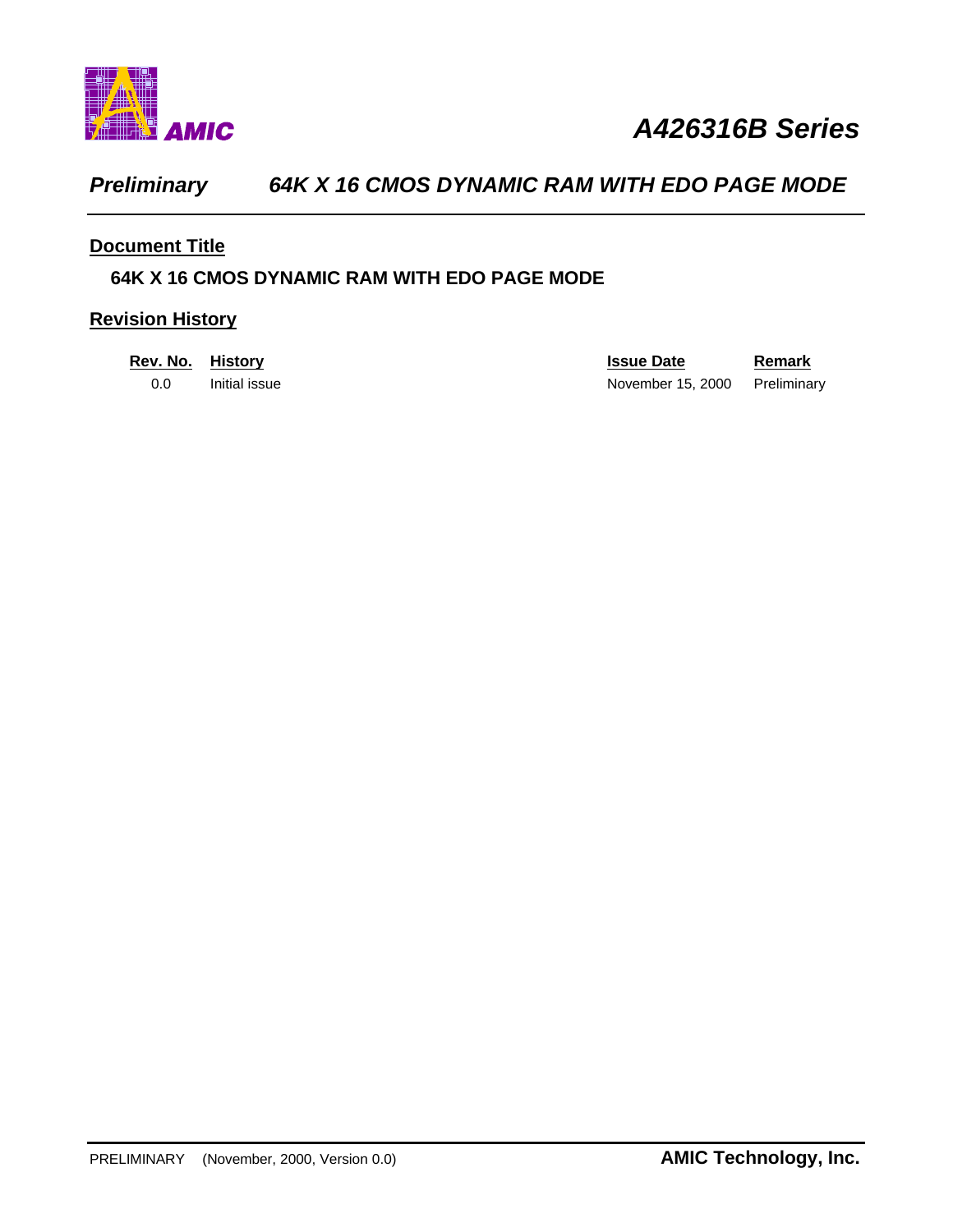

# *A426316B Series*

*Preliminary 64K X 16 CMOS DYNAMIC RAM WITH EDO PAGE MODE*

#### **Features**

- $\blacksquare$  Organization: 65,536 words X 16 bits
- Part Identification:
	- A426316B
	- A426316B-L (with self-refresh mode)
- High speed
	- 30/35/40 ns RAS access time
	- 16/18/20 ns column address access time
	- $-10/11/12$  ns  $\overline{CAS}$  access time
- **n** Low power consumption
	- Operating: 75mA (-30 max)
	- Standby: 3 mA (TTL)

#### **Pin Configuration Pin Descriptions**





- Separate  $\overline{CAS}$  ( $\overline{UCAS}$ ,  $\overline{LCAS}$ ) for byte selection
- Self refresh mode
- 256 refresh cycles, 4 ms refresh interval
- Read-modify-write,  $\overline{RAS}$  -only,  $\overline{CAS}$  -before-  $\overline{RAS}$ , Hidden refresh capability
- TTL-compatible, three-state I/O
- JEDEC standard packages
	- 400mil, 40-pin SOJ
	- 400mil, 40/44 TSOP type II package
- Single 5V power supply/built-in VBB generator

| Symbol             | Description                              |  |  |  |  |  |
|--------------------|------------------------------------------|--|--|--|--|--|
| $AO - A7$          | Address Inputs                           |  |  |  |  |  |
| $I/O_0 - I/O_{15}$ | Data Input/Output                        |  |  |  |  |  |
| <b>RAS</b>         | Row Address Strobe                       |  |  |  |  |  |
| <b>UCAS</b>        | Column Address Strobe/Upper Byte Control |  |  |  |  |  |
| <b>LCAS</b>        | Column Address Strobe/Lower Byte Control |  |  |  |  |  |
| <b>WF</b>          | Write Enable                             |  |  |  |  |  |
| OF                 | <b>Output Enable</b>                     |  |  |  |  |  |
| <b>VCC</b>         | +5V Power Supply                         |  |  |  |  |  |
| VSS                | Ground                                   |  |  |  |  |  |
| ΝC                 | No Connection                            |  |  |  |  |  |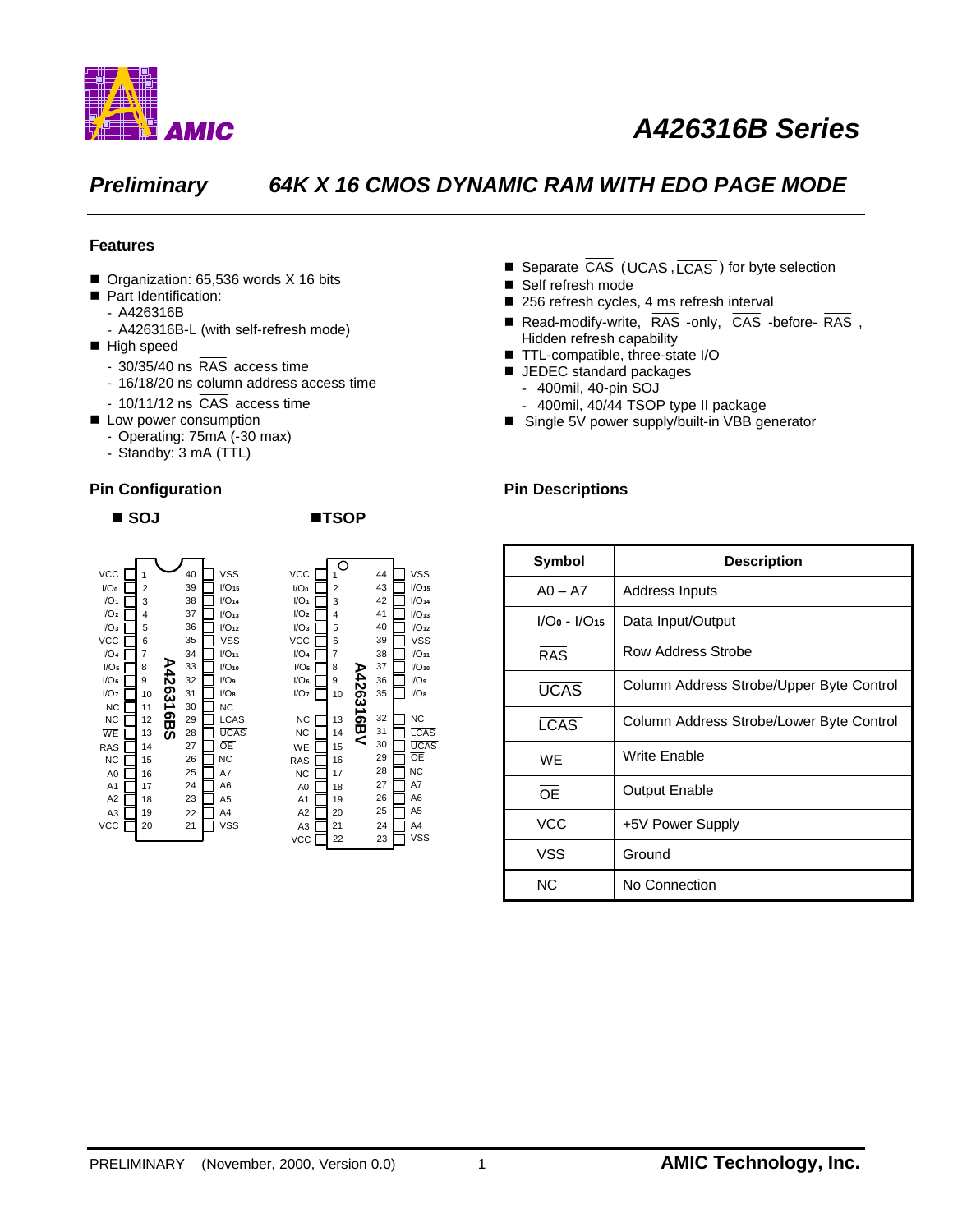

## **Selection Guide**

| Symbol          | <b>Description</b>                     | -30 | $-35$ | -40            | Unit |
|-----------------|----------------------------------------|-----|-------|----------------|------|
| trac            | Maximum RAS Access Time                | 30  | 35    | 40             | ns   |
| taa             | Maximum Column Address Access Time     | 16  | 18    | 20             | ns   |
| tcac            | Maximum CAS Access Time                | 10  | 11    | 12             | ns   |
| toea            | Maximum Output Enable (OE) Access Time | 10  | 11    | 12             | ns   |
| trc             | Minimum Read or Write Cycle Time       | 65  | 70    | 75             | ns   |
| t <sub>PC</sub> | Minimum EDO Page Mode Cycle Time       | 12  | 14    | 15             | ns   |
| Icc1            | <b>Maximum Operating Current</b>       | 95  | 85    | 75             | mA   |
| ICC6            | Maximum CMOS Standby Current           | 2   | 2     | $\overline{2}$ | mA   |

#### **Functional Description**

The A426316B is a high performance CMOS Dynamic Random Access Memory organized as 65,536 words X 16 bits. The A426316B is fabricated with advanced CMOS technology and designed with innovative design techniques resulting in high speed, extremely low power and wide operating margins at component and system levels.

The A426316B features a high speed page mode operation in which high speed read, write and read-write are performed on any of the bits defined by the column address. The asynchronous column address uses an extremely short row address capture time to ease the system level timing constraints associated with multiplexed addressing. Output is tri-stated by a column

address strobe ( $\overline{UCAS}$  and  $\overline{LCAS}$ ) which acts as an output enable independent of  $\overline{RAS}$ . Very EDO  $\overline{UCAS}$ and  $\overline{LCAS}$  to output access time eases system design.

All inputs are TTL compatible. EDO Page Mode operation allows random access up to 256 X 16 bits within a page, with cycle time as short as 12/14/15 ns.

The A426316B is best suited for graphics, digital signal processing and high performance peripherals.

The A426316B is available in JEDEC standard 40-pin plastic SOJ package and 40/44 TSOP type II package.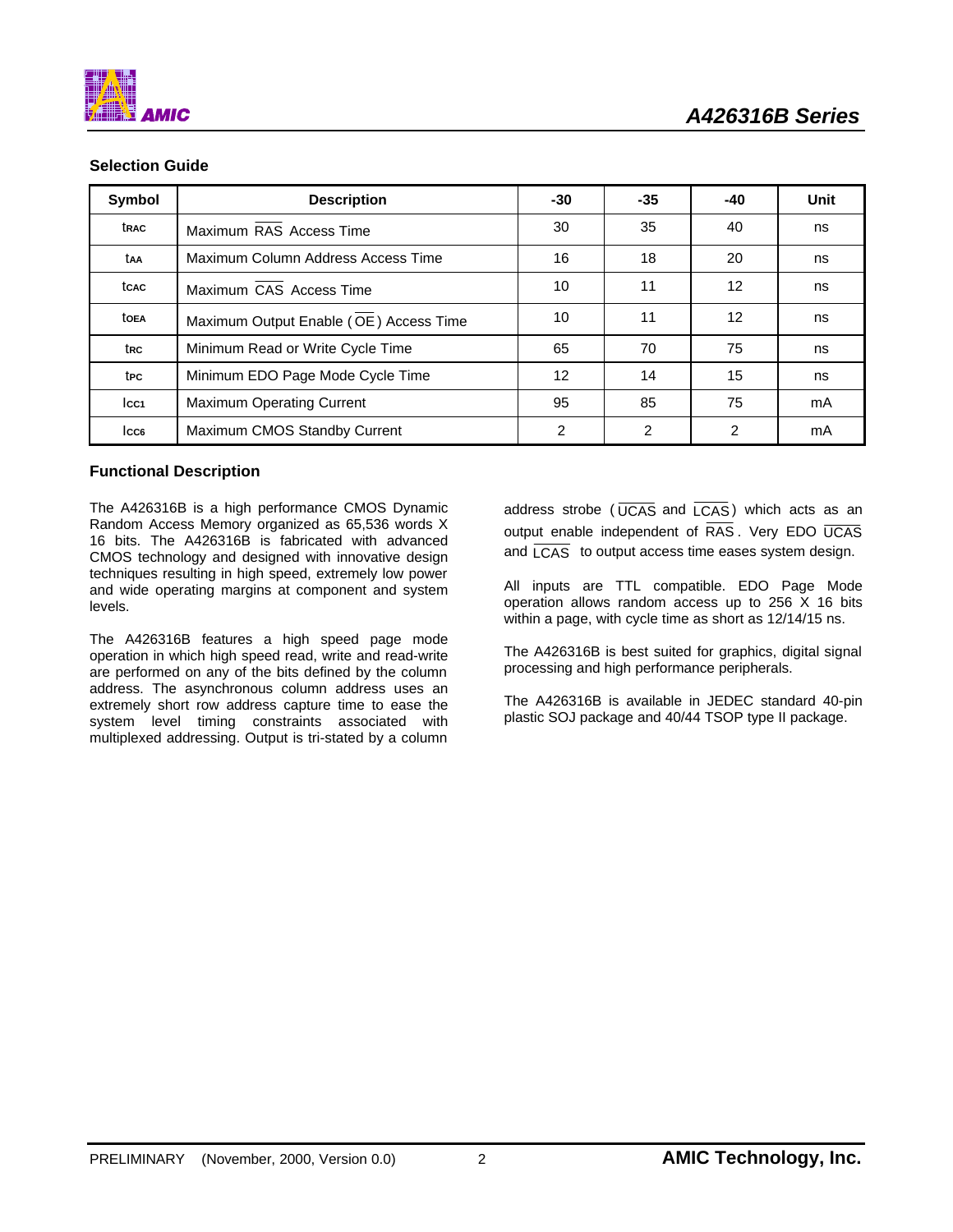

## **Block Diagram**



## **GENERATOR**

## **Recommended Operating Conditions** (Ta = 0°C to +70°C)

| Symbol     | <b>Description</b> | Min.   | Typ.                     | Max.      | Unit |
|------------|--------------------|--------|--------------------------|-----------|------|
| <b>VCC</b> | Supply Voltage     | 4.5    | 5.0                      | 5.5       | \/   |
| <b>VSS</b> |                    | 0.0    | 0.0                      | 0.0       | V    |
| Vıн        | Input Voltage      | 2.4    | $\overline{\phantom{0}}$ | $VCC + 1$ |      |
| VIL        |                    | $-1.0$ |                          | 0.8       | V    |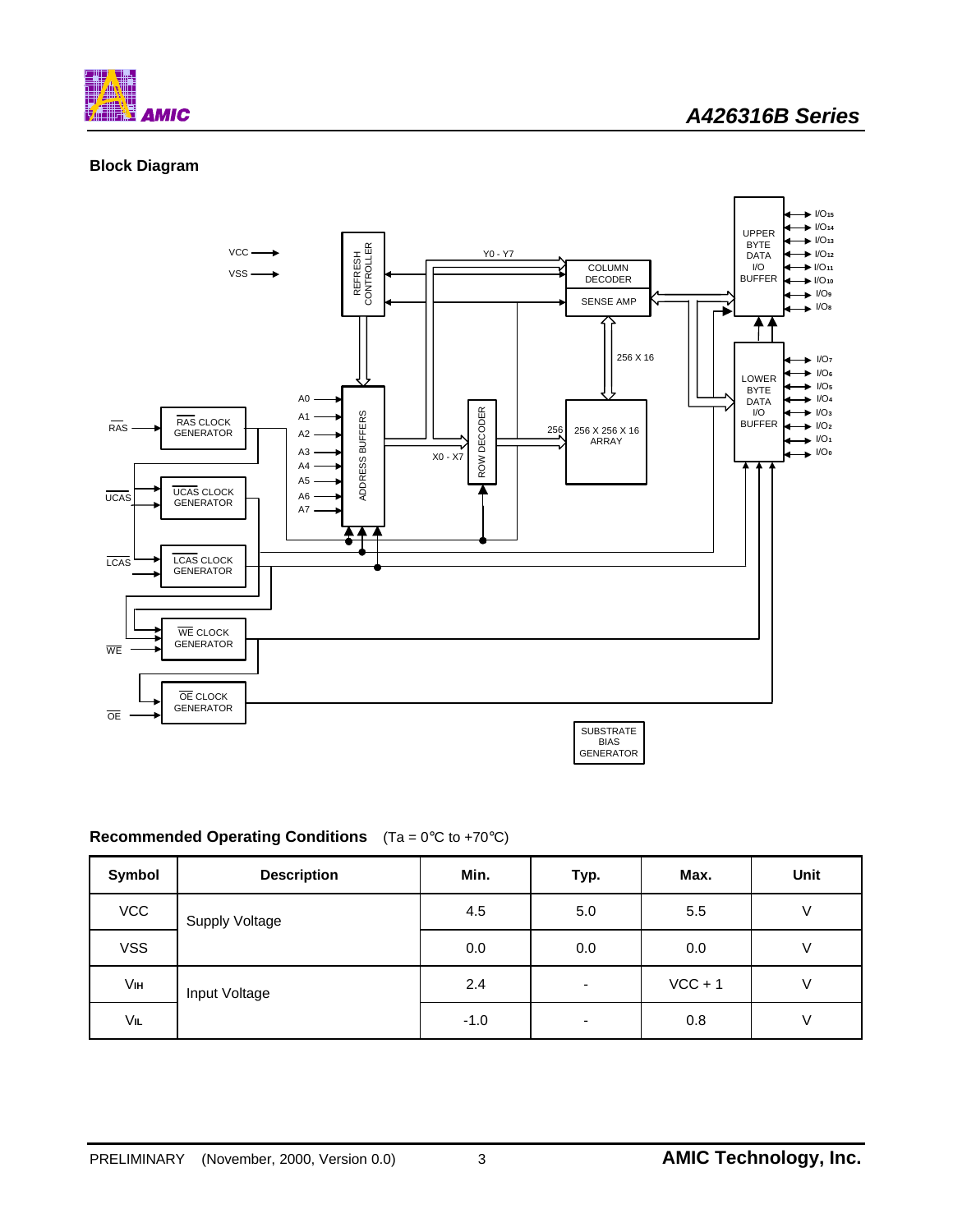

## **Truth Table**

| Function                    | RAS                             | <b>UCAS</b>       | <b>LCAS</b>       | $\overline{\text{WE}}$ | $\overline{OE}$   | <b>Address</b> | I/Os                                      | <b>Notes</b>   |
|-----------------------------|---------------------------------|-------------------|-------------------|------------------------|-------------------|----------------|-------------------------------------------|----------------|
| Standby                     | н                               | H                 | H                 | X                      | X                 | X              | High-Z                                    |                |
| Read: Word                  | L                               | L                 | L                 | H                      | L                 | Row/Col.       | Data Out                                  |                |
| Read: Lower Byte            | L                               | H                 | L                 | H                      | L                 | Row/Col.       | $I/O0-7 = Data Out$<br>$I/O8-15 = High-Z$ |                |
| Read: Upper Byte            | L                               | L                 | H                 | H                      | L                 | Row/Col.       | $I/O0-7 = High-Z$<br>$I/O8-15 = Data Out$ |                |
| Write: Word(Early)          | L                               | L                 | L                 | L                      | X                 | Row/Col.       | Data In                                   |                |
| Write: Lower Byte(Early)    | L                               | H                 | L                 | L                      | X                 | Row/Col.       | $I/O0-7 = Data In$<br>$I/O8-15 = X$       |                |
| Write: Upper Byte(Early)    | L                               | L                 | H                 | L                      | X                 | Row/Col.       | $I/O0-7 = X$<br>$I/O8-15 = Data In$       |                |
| Read-Write                  | L                               | L                 | L                 | $H\rightarrow L$       | $L\rightarrow H$  | Row/Col.       | Data Out → Data In                        | 1.2            |
| EDO-Page-Mode Read: Hi-Z    |                                 |                   |                   |                        |                   |                |                                           |                |
| -First cycle                | L                               | $H\rightarrow L$  | $H \rightarrow L$ | H                      | $H\rightarrow L$  | Row/Col.       | Data Out                                  | $\overline{2}$ |
| -Subsequent Cycles          | L                               | $H\rightarrow L$  | $H\rightarrow L$  | н                      | $H\rightarrow L$  | Col.           | Data Out                                  | $\overline{2}$ |
| EDO-Page-Mode Write(Early)  |                                 |                   |                   |                        |                   |                |                                           |                |
| -First cycle                | L                               | $H\rightarrow L$  | $H \rightarrow L$ | L                      | X                 | Row/Col.       | Data In                                   | 1              |
| -Subsequent Cycles          | L                               | $H\rightarrow L$  | $H\rightarrow L$  | L                      | X                 | Col.           | Data In                                   | 1              |
| EDO-Page-Mode Read-Write    |                                 |                   |                   |                        |                   |                |                                           |                |
| -First cycle                | L                               | $H\rightarrow L$  | $H\rightarrow L$  | $H\rightarrow L$       | $L \rightarrow H$ | Row/Col.       | Data In                                   | 1, 2           |
| -Subsequent Cycles          | L                               | $H \rightarrow L$ | $H\rightarrow L$  | $H\rightarrow L$       | L→H               | Col.           | Data In                                   | 1, 2           |
| <b>Hidden Refresh Read</b>  | $L\rightarrow H\rightarrow L$   | L                 | L                 | H                      | L                 | Row/Col.       | Data Out                                  | $\overline{2}$ |
| <b>Hidden Refresh Write</b> | $L \rightarrow H \rightarrow L$ | L                 | L                 | L                      | X                 | Row/Col.       | Data In $\rightarrow$ High-Z              | 1              |
| RAS-Only Refresh            | L                               | H                 | H                 | X                      | X                 | Row            | High-Z                                    |                |
| <b>CBR Refresh</b>          | $H\rightarrow L$                | L                 | L                 | X                      | X                 | X              | High-Z                                    | 3              |
| Self Refresh (L-ver only)   | $H \rightarrow L$               | L                 | L                 | X                      | $\mathsf{x}$      | X              | High-Z                                    |                |

Note: 1. Byte Write may be executed with either  $\overline{UCAS}$  or  $\overline{LCAS}$  active.

2. Byte Read may be executed with either  $\overline{UCAS}$  or  $\overline{LCAS}$  active.

3. Only one  $\overline{CAS}$  signal ( $\overline{UCAS}$  or  $\overline{LCAS}$  ) must be active.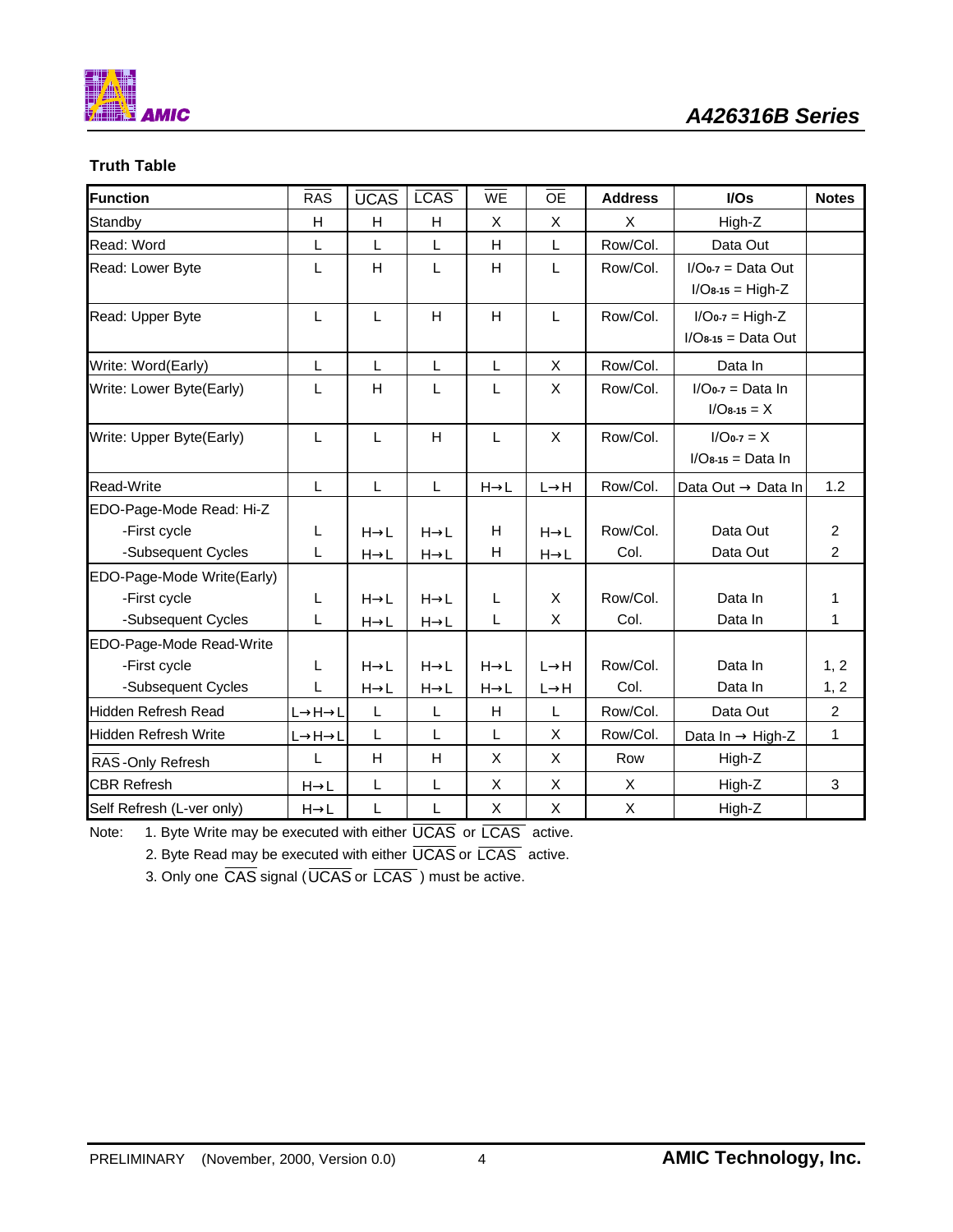

#### **Absolute Maximum Ratings\***

| Output Voltage (Vout) 4.0V to +7.0V                                       |  |
|---------------------------------------------------------------------------|--|
| Power Supply Voltage (VCC) -1.0V to +7.0V                                 |  |
| Operating Temperature (Torr) $\ldots \ldots \ldots$ 0°C to +70°C          |  |
| Storage Temperature (Tsrs) $\ldots \ldots \ldots -55^{\circ}C$ to +150 °C |  |
| Soldering Temperature X Time (TsLopER)                                    |  |
|                                                                           |  |
|                                                                           |  |
| Short Circuit Output Current (lout) 50mA                                  |  |
|                                                                           |  |

#### **\*Comments**

Stresses above those listed under "Absolute Maximum Ratings" may cause permanent damage to this device. These are stress ratings only. Functional operation of this device at these or any other conditions above those indicated in the operational sections of these specification is not implied or intended. Exposure to the absolute maximum rating conditions for extended periods may affect device reliability.

#### **DC Electrical Characteristics**

 $(VCC = 5V \pm 10\%, VSS = 0V, Ta = 0°C$  to +70°C)

| <b>Symbol</b>    | <b>Parameter</b>                                       |                | $-30$          |                | $-35$ |                | $-40$ | <b>Unit</b> | <b>Test Conditions</b>                                                                     | <b>Notes</b> |
|------------------|--------------------------------------------------------|----------------|----------------|----------------|-------|----------------|-------|-------------|--------------------------------------------------------------------------------------------|--------------|
|                  |                                                        | Min.           | Max.           | Min.           | Max.  | Min.           | Max.  |             |                                                                                            |              |
| hц.              | Input Leakage Current                                  | $-10$          | $+10$          | $-10$          | $+10$ | $-10$          | $+10$ | μA          | $0V \leq$ Vin $\leq$ +5.5V<br>Pins not under test = $0V$                                   |              |
| loL              | Output Leakage<br>Current                              | $-10$          | $+10$          | $-10$          | $+10$ | $-10$          | $+10$ | μA          | DOUT disabled.<br>$0V \leq$ Vout $\leq$ +5.5V                                              |              |
| Icc <sub>1</sub> | <b>Operating Current</b>                               |                | 95             | ÷.             | 85    | $\blacksquare$ | 75    | mA          | RAS, UCAS, LCAS<br>Address cycling<br>$\text{trc} = \text{min}$ .                          | 1, 2         |
| Icc <sub>2</sub> | <b>TTL Standby Power</b><br>Supply Current             |                | 3              | $\blacksquare$ | 3     | L.             | 3     | mA          | $RAS = CAS \geq V_{IH}$<br>All other inputs $\geq$ VSS                                     |              |
| Icc <sub>3</sub> | <b>Refresh Current</b><br>(RAS only Refresh)           | ÷.             | 95             | $\blacksquare$ | 85    | ÷              | 75    | mA          | RAS cycling,<br>$\overline{UCAS} = \overline{LCAS} = \overline{V_{IH}}$<br>$t_{RC} = min.$ | 1            |
| cc4              | EDO Page Mode<br>Current                               |                | 95             |                | 85    |                | 75    | mA          | $RAS = VIL$<br>UCAS, LCAS Address cycling<br>$\text{trc} = \text{min}$ .                   | 1, 2         |
| Icc <sub>5</sub> | <b>Refresh Current</b><br>(CAS-before-<br>RAS Refresh) |                | 95             | $\blacksquare$ | 85    |                | 75    | mA          | RAS, UCAS, LCAS cycling<br>$\text{trc} = \text{min}$ .                                     | 1            |
| Iccs             | <b>CMOS Standby</b><br>Power Supply Current            | $\blacksquare$ | 2              | ÷              | 2     | $\blacksquare$ | 2     | mA          | $RAS = CAS \geq VCC - 0.2V$<br>All other inputs $\geq$ VSS                                 |              |
| Icc7             | Self Refresh Mode<br>Current                           |                | 3              | $\blacksquare$ | 3     | $\blacksquare$ | 3     | mA          | $RAS = CAS \leq VSS + 0.2V$<br>All other inputs $\geq$ VSS                                 |              |
| <b>V</b> он      | Output High Voltage                                    | 2.4            | $\overline{a}$ | 2.4            | L.    | 2.4            | ÷,    | $\vee$      | $I$ our = $-5.0$ m $A$                                                                     |              |
| Vol              | Output Low Voltage                                     | ä,             | 0.4            | $\blacksquare$ | 0.4   | $\blacksquare$ | 0.4   | V           | $I$ out = 4.2mA                                                                            |              |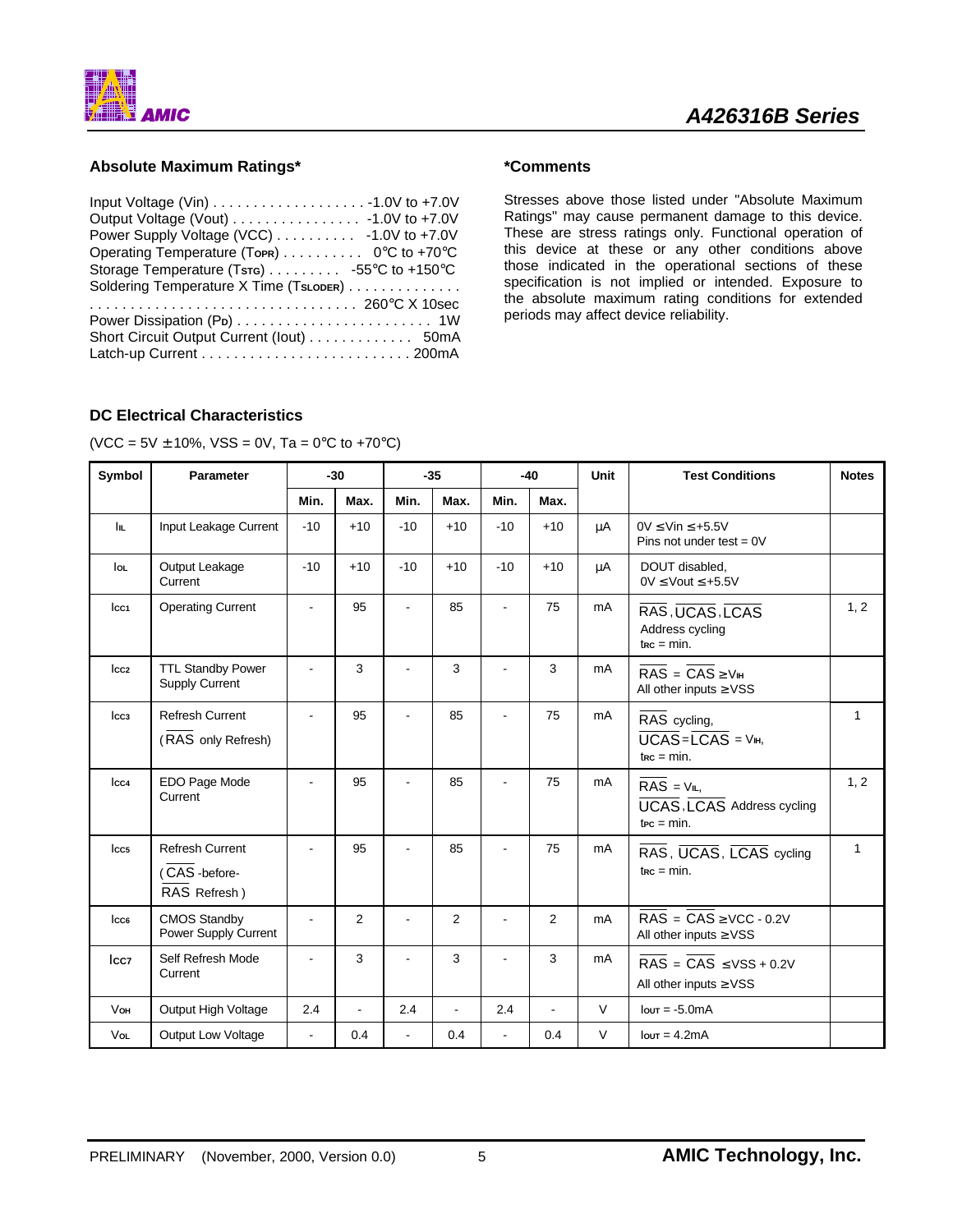

## **AC Characteristics**

(VCC =  $5V \pm 10\%$ , VSS = 0V, Ta =  $0^{\circ}$ C to +70 $^{\circ}$ C)

| #              | <b>Std</b><br>Symbol | Parameter                         |                              | $-30$                        |                          | $-35$                        |                | $-40$                    |    | <b>Notes</b>   |
|----------------|----------------------|-----------------------------------|------------------------------|------------------------------|--------------------------|------------------------------|----------------|--------------------------|----|----------------|
|                |                      |                                   | Min.                         | Max.                         | Min.                     | Max.                         | Min.           | Max.                     |    |                |
| 1              | trc                  | Random Read or Write Cycle Time   | 65                           | $\overline{\phantom{0}}$     | 70                       | $\qquad \qquad \blacksquare$ | 75             | $\blacksquare$           | ns |                |
| $\overline{2}$ | trp                  | RAS Precharge Time                | 25                           | $\overline{\phantom{a}}$     | 25                       | $\qquad \qquad \blacksquare$ | 25             | $\overline{\phantom{a}}$ | ns |                |
| 3              | tras                 | RAS Pulse Width                   | 30                           | 75K                          | 35                       | 75K                          | 40             | 75K                      | ns |                |
| 4              | tcas                 | CAS Pulse Width                   | 5                            | $\blacksquare$               | 6                        | $\overline{\phantom{a}}$     | $\overline{7}$ | $\blacksquare$           | ns |                |
| 5              | trcd                 | RAS to CAS Delay Time             | 15                           | 20                           | 16                       | 24                           | 17             | 28                       | ns | 6              |
| 6              | trad                 | RAS to Column Address Delay Time  | 10                           | 14                           | 11                       | 17                           | 12             | 20                       | ns | $\overline{7}$ |
| $\overline{7}$ | trsh                 | CAS to RAS Hold Time              | 10                           | $\blacksquare$               | 10                       | $\qquad \qquad \blacksquare$ | 10             | $\blacksquare$           | ns |                |
| 8              | tcsн                 | CAS Hold Time                     | 30                           | $\blacksquare$               | 35                       | $\overline{\phantom{a}}$     | 40             | $\blacksquare$           | ns |                |
| 9              | tcrP                 | CAS to RAS Precharge Time         | 5                            | $\qquad \qquad \blacksquare$ | 5                        | $\qquad \qquad \blacksquare$ | 5              | $\overline{\phantom{a}}$ | ns |                |
| 10             | tasr                 | Row Address Setup Time            | 0                            | $\overline{\phantom{0}}$     | 0                        | $\qquad \qquad \blacksquare$ | 0              | $\overline{\phantom{a}}$ | ns |                |
| 11             | trah                 | Row Address Hold Time             | 5                            | $\frac{1}{2}$                | 6                        | $\blacksquare$               | $\overline{7}$ | $\overline{\phantom{a}}$ | ns |                |
|                | tт                   | Transition Time (Rise and Fall)   | $\overline{c}$               | 50                           | $\overline{c}$           | 50                           | 2              | 52                       | ns | 4, 5           |
|                | tref                 | Refresh Period                    | $\overline{\phantom{a}}$     | $\overline{4}$               | $\blacksquare$           | 4                            | $\blacksquare$ | $\overline{4}$           | ms | 3              |
| 12             | tcLz                 | CAS to Output in Low Z            | 0                            | $\overline{\phantom{0}}$     | 0                        | $\blacksquare$               | 0              | $\blacksquare$           | ns | 8              |
| 13             | trac                 | Access Time from RAS              | $\overline{\phantom{a}}$     | 30                           | $\blacksquare$           | 35                           | $\blacksquare$ | 40                       | ns | 6,7            |
| 14             | tcac                 | Access Time from CAS              | $\blacksquare$               | 10                           | $\overline{\phantom{a}}$ | 11                           | $\blacksquare$ | 12                       | ns | 6, 13          |
| 15             | taa                  | Access Time from Column Address   | $\qquad \qquad \blacksquare$ | 16                           | -                        | 18                           | $\blacksquare$ | 20                       | ns | 7, 13          |
| 16             | tar                  | Column Address Hold Time from RAS | 26                           | $\overline{\phantom{a}}$     | 28                       | $\overline{\phantom{0}}$     | 30             | $\overline{\phantom{a}}$ | ns |                |
| 17             | trcs                 | Read Command Setup Time           | $\pmb{0}$                    | ٠                            | $\pmb{0}$                | $\overline{\phantom{0}}$     | $\pmb{0}$      | $\overline{\phantom{a}}$ | ns |                |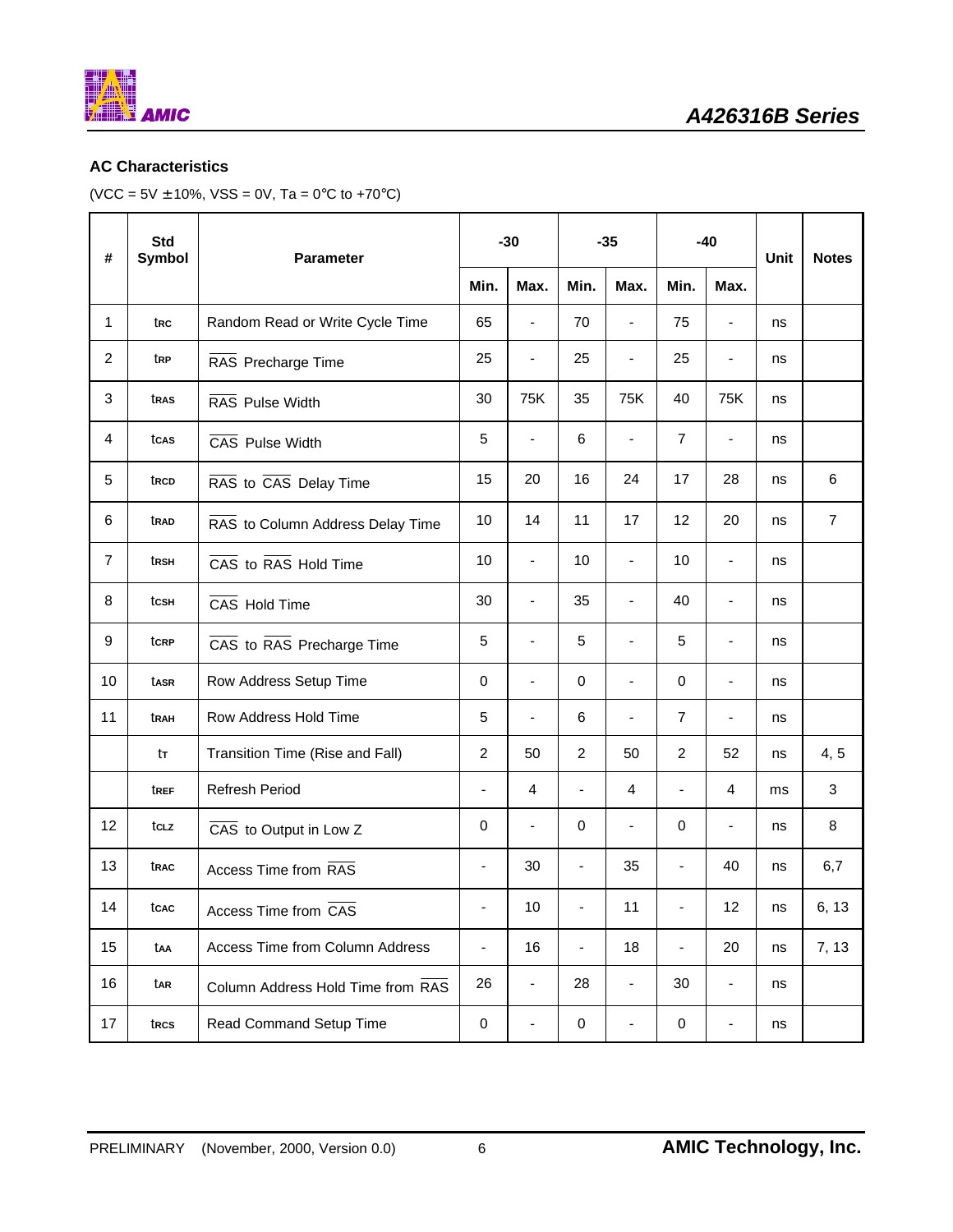

## **AC Characteristics (continued)**

(VCC =  $5V \pm 10\%$ , VSS = 0V, Ta =  $0^{\circ}$ C to +70 $^{\circ}$ C)

| #  | <b>Std</b><br><b>Symbol</b> | Parameter                                   | $-35$<br>$-30$ |                          |             | $-40$                        |             | Unit                         | <b>Notes</b> |                  |
|----|-----------------------------|---------------------------------------------|----------------|--------------------------|-------------|------------------------------|-------------|------------------------------|--------------|------------------|
|    |                             |                                             | Min.           | Max.                     | Min.        | Max.                         | Min.        | Max.                         |              |                  |
| 18 | trch                        | Read Command Hold Time                      | 0              | $\overline{\phantom{0}}$ | 0           | $\blacksquare$               | $\mathbf 0$ | ۰                            | ns           | 9                |
| 19 | trrh                        | Read Command Hold Time Reference<br>to RAS  | 0              | $\overline{\phantom{0}}$ | 0           | ٠                            | $\mathbf 0$ | $\overline{\phantom{a}}$     | ns           | $\boldsymbol{9}$ |
| 20 | tral                        | Column Address to RAS Lead Time             | 16             | $\overline{\phantom{0}}$ | 18          | $\blacksquare$               | 20          | ÷,                           | ns           |                  |
| 21 | tcoн                        | Output Hold After CAS Low                   | 5              | $\blacksquare$           | 5           | $\overline{\phantom{m}}$     | 5           | ÷,                           | ns           |                  |
| 22 | tops                        | Output Disable Setup Time                   | 0              | $\blacksquare$           | $\mathbf 0$ | $\blacksquare$               | 0           | $\overline{\phantom{a}}$     | ns           |                  |
| 23 | toff                        | Output Buffer Turn-Off Delay Time           | 0              | 6                        | 0           | 6                            | $\mathbf 0$ | 6                            | ns           | 8, 10            |
| 24 | tasc                        | Column Address Setup Time                   | 0              | $\overline{\phantom{a}}$ | 0           | $\blacksquare$               | $\mathbf 0$ | $\overline{\phantom{a}}$     | ns           |                  |
| 25 | tcah                        | Column Address Hold Time                    | 5              | $\blacksquare$           | 5           | $\blacksquare$               | 5           | $\blacksquare$               | ns           |                  |
| 26 | trps                        | RAS Precharge Setup Time                    | 50             | $\blacksquare$           | 60          | $\overline{\phantom{a}}$     | 70          | $\overline{\phantom{a}}$     | ns           |                  |
| 27 | twcs                        | Write Command Setup Time                    | 0              | $\overline{\phantom{a}}$ | 0           | $\qquad \qquad \blacksquare$ | $\mathbf 0$ | $\overline{\phantom{a}}$     | ns           | 11               |
| 28 | twch                        | Write Command Hold Time                     | 5              | $\blacksquare$           | 5           | $\blacksquare$               | 5           | $\overline{\phantom{a}}$     | ns           | 11               |
| 29 | twcr                        | Write Command Hold Time to RAS              | 26             | $\overline{\phantom{a}}$ | 28          | $\overline{\phantom{a}}$     | 30          | ۷                            | ns           |                  |
| 30 | twe                         | Write Command Pulse Width                   | 5              | $\blacksquare$           | 5           | $\blacksquare$               | 5           | $\overline{\phantom{a}}$     | ns           |                  |
| 31 | trwl                        | Write Command to RAS Lead Time              | 10             | $\overline{\phantom{0}}$ | 11          | $\qquad \qquad \blacksquare$ | 12          | Ξ.                           | ns           |                  |
| 32 | tcwL                        | Write Command to CAS Lead Time              | 10             |                          | 11          | $\blacksquare$               | 12          |                              | ns           |                  |
| 33 | tos                         | Data-in setup Time                          | 0              | $\sim$                   | 0           | ٠                            | 0           |                              | ns           | 12               |
| 34 | toh                         | Data-in Hold Time                           | 5              | $\overline{\phantom{a}}$ | $\mathbf 5$ | $\overline{\phantom{a}}$     | 5           | -                            | ns           | 12               |
| 35 | tdhr                        | Data-in Hold Time to RAS                    | 26             | $\overline{\phantom{0}}$ | 28          | $\overline{\phantom{a}}$     | 30          | $\qquad \qquad \blacksquare$ | ns           |                  |
| 36 | trmw                        | Read-Modify-Write Cycle Time                | 100            | $\blacksquare$           | 105         | $\overline{\phantom{a}}$     | 100         | $\overline{\phantom{a}}$     | ns           |                  |
| 37 | trwd                        | RAS to WE Delay Time<br>(Read-Modify-Write) | 50             | $\overline{\phantom{a}}$ | 54          | $\overline{\phantom{a}}$     | 58          | $\qquad \qquad \blacksquare$ | ns           | 11               |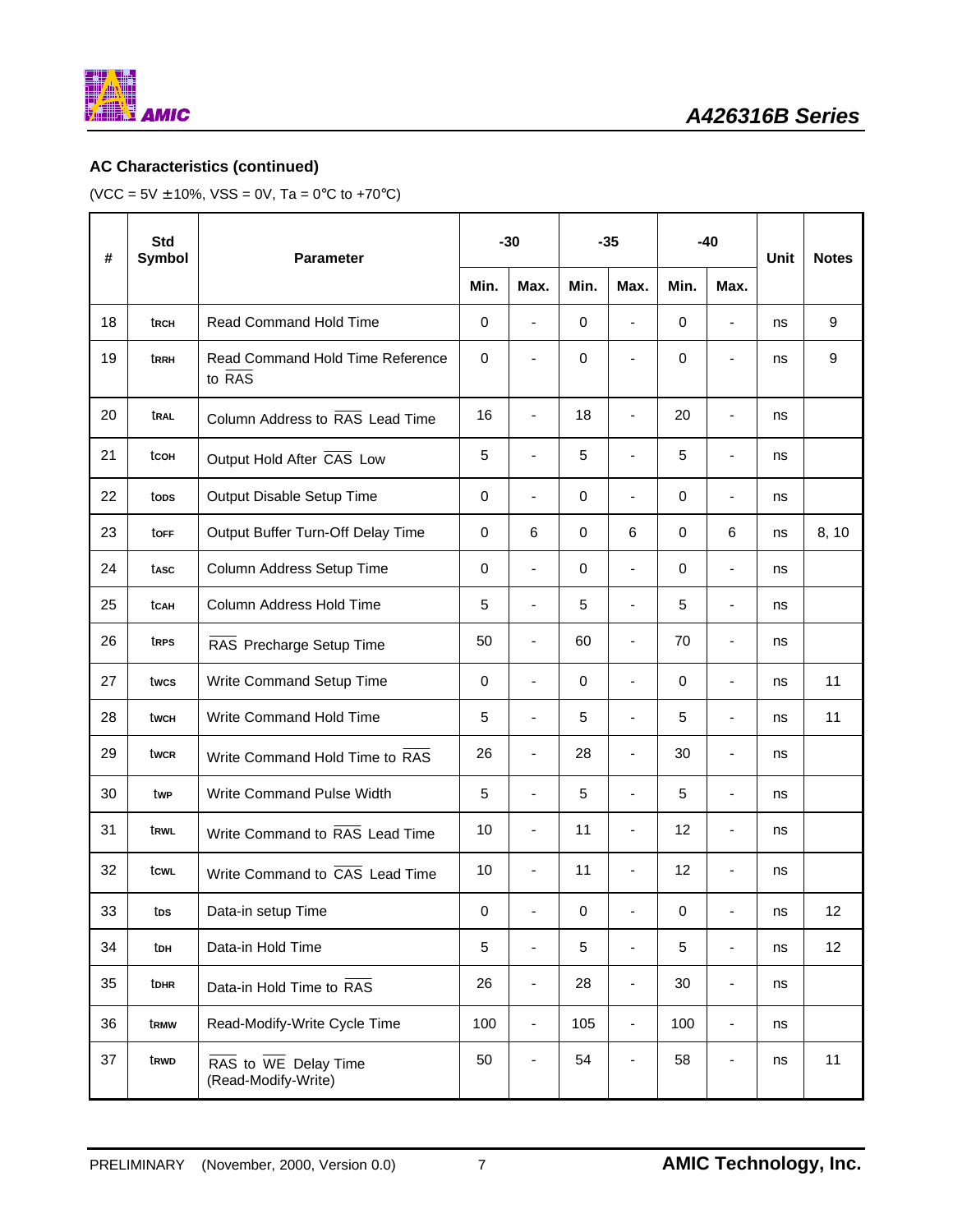

## **AC Characteristics (continued)**

(VCC =  $5V \pm 10\%$ , VSS = 0V, Ta =  $0^{\circ}$ C to +70 $^{\circ}$ C)

| #  | <b>Std</b><br>Symbol | <b>Parameter</b>                                                          |                          | $-30$                    |                          | $-35$                        | -40                      |                              | Unit | <b>Notes</b> |
|----|----------------------|---------------------------------------------------------------------------|--------------------------|--------------------------|--------------------------|------------------------------|--------------------------|------------------------------|------|--------------|
|    |                      |                                                                           | Min.                     | Max.                     | Min.                     | Max.                         | Min.                     | Max.                         |      |              |
| 38 | tcwp                 | $\overline{CAS}$ to $\overline{WE}$ Delay Time<br>(Read-Modify-Write)     | 26                       |                          | 28                       |                              | 30                       | ÷,                           | ns   | 11           |
| 39 | tawp                 | Column Address to WE Delay Time<br>(Read-Modify-Write)                    | 32                       | $\frac{1}{2}$            | 35                       | $\qquad \qquad \blacksquare$ | 35                       | $\frac{1}{2}$                | ns   | 11           |
| 40 | trass                | RAS Pulse Width (Self Refresh Mode)                                       | 300                      | $\blacksquare$           | 300                      | $\qquad \qquad \blacksquare$ | 300                      | $\overline{\phantom{a}}$     | μs   |              |
| 41 | tcpn                 | CAS Precharge Time<br>(CAS before RAS)                                    |                          | 100K                     | 10                       | 100K                         | 10                       | 100K                         | ns   |              |
| 42 | tec                  | Read or Write Cycle Time (EDO Page)                                       | 12                       | $\blacksquare$           | 14                       | $\blacksquare$               | 15                       | $\frac{1}{2}$                | ns   | 14           |
| 43 | tcpa                 | Access Time from CAS Precharge<br>(EDO Page)                              |                          | 19                       | $\blacksquare$           | 21                           |                          | 23                           | ns   | 13           |
| 44 | tcp                  | CAS Precharge Time (EDO Page)                                             | 3                        | $\blacksquare$           | 4                        | $\qquad \qquad \blacksquare$ | 5                        | $\frac{1}{2}$                | ns   |              |
| 45 | tprm                 | EDO Page Mode RMW Cycle Time                                              | 56                       | $\overline{\phantom{0}}$ | 58                       | ä,                           | 60                       | $\qquad \qquad \blacksquare$ | ns   |              |
| 46 | tcrw                 | EDO Page Mode CAS Pulse Width<br>(RMW)                                    |                          | 44                       | $\blacksquare$           | 46                           | ٠                        | 48                           | ns   |              |
| 47 | trasp                | RAS Pulse Width (EDO Page)                                                | 30                       | 75K                      | 35                       | 75K                          | 40                       | 75K                          | ns   |              |
| 48 | tcsr                 | CAS Setup Time (CAS-before-RAS)                                           | 0                        | ä,                       | $\mathbf 0$              | $\qquad \qquad \blacksquare$ | $\mathbf 0$              | $\qquad \qquad \blacksquare$ | ns   | 3            |
| 49 | tchr                 | $\overline{CAS}$ Hold Time ( $\overline{CAS}$ -before- $\overline{RAS}$ ) | $\overline{7}$           |                          | 8                        | $\blacksquare$               | 8                        | ä,                           | ns   | 3            |
| 50 | trpc                 | RAS to CAS Precharge Time<br>(CAS-before-RAS)                             | 0                        | $\blacksquare$           | $\mathbf 0$              | $\blacksquare$               | $\mathbf 0$              | $\overline{\phantom{m}}$     | ns   |              |
| 51 | troh                 | RAS Hold Time Reference to OE                                             | 6                        | $\overline{\phantom{0}}$ | $\overline{7}$           | $\overline{\phantom{0}}$     | 8                        | $\blacksquare$               | ns   |              |
| 52 | toea                 | OE Access Time                                                            | $\overline{\phantom{a}}$ | 10                       | $\overline{\phantom{a}}$ | 11                           | $\overline{\phantom{0}}$ | 12                           | ns   |              |
| 53 | toep                 | OE to Data Delay                                                          | 5                        | $\blacksquare$           | 5                        | $\qquad \qquad \blacksquare$ | 5                        | $\overline{\phantom{a}}$     | ns   |              |
| 54 | toez                 | Output Buffer Turn-off Delay from OE                                      | 0                        | 5                        | 0                        | 6                            | $\pmb{0}$                | 6                            | ns   | 8            |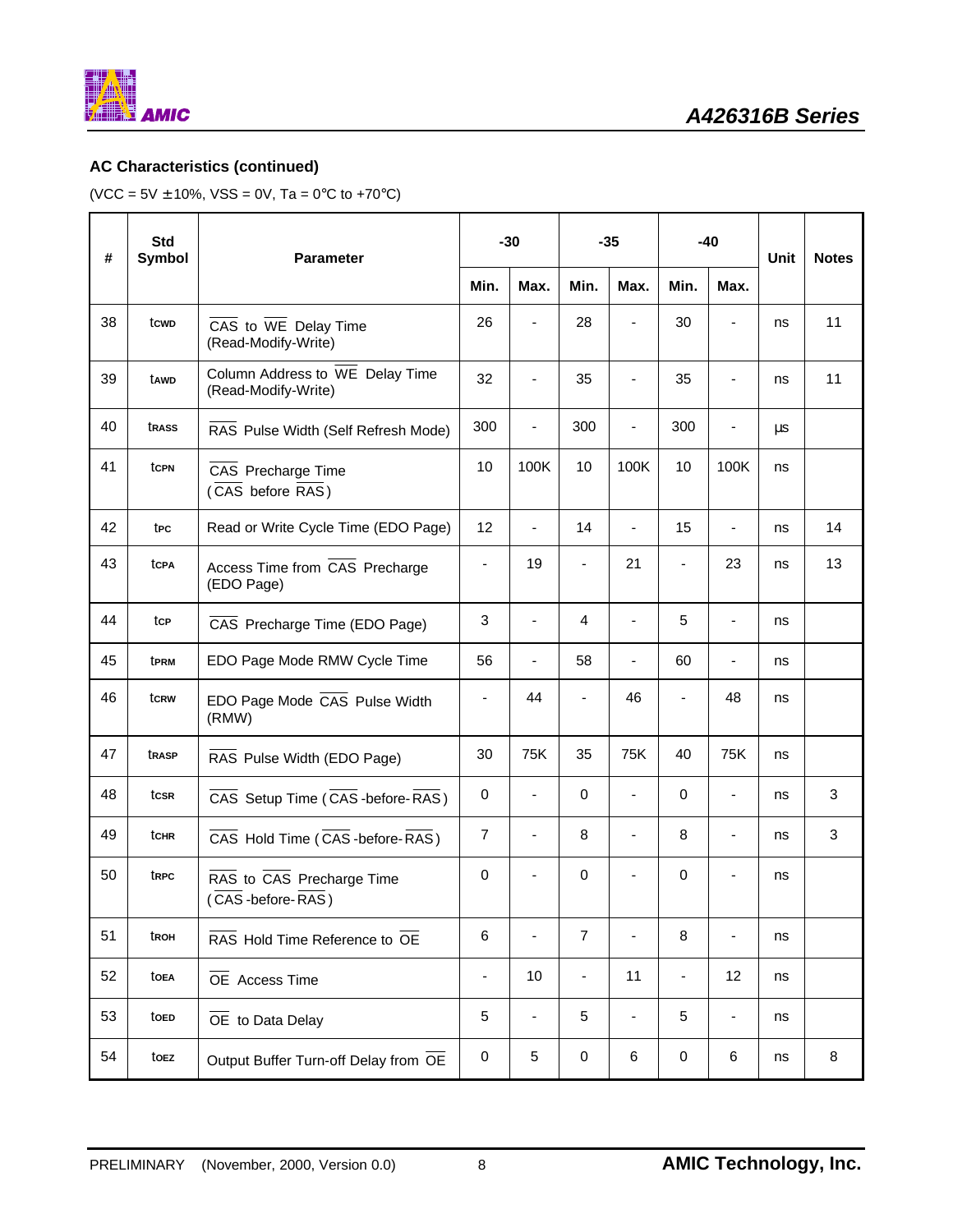

#### **AC Characteristics (continued)**

(VCC =  $5V \pm 10\%$ , VSS = 0V, Ta =  $0^{\circ}$ C to +70 $^{\circ}$ C)

| #  | <b>Std</b><br>Symbol | <b>Parameter</b>                                    |    | -30  |      | $-35$ |      | -40  |    | <b>Notes</b> |
|----|----------------------|-----------------------------------------------------|----|------|------|-------|------|------|----|--------------|
|    |                      |                                                     |    | Max. | Min. | Max.  | Min. | Max. |    |              |
| 55 | toeh                 | OE Command Hold Time                                | 10 |      | 10   | ٠     | 10   | -    | ns |              |
| 56 | tcpt                 | CAS Precharge Time<br>(CAS-before-RAS Counter Test) | 20 | -    | 20   | ٠     | 20   | -    | ns |              |

Notes:

- 1. I**CC1**, I**CC3**, I**CC4**, and I**CC5** depend on cycle rate.
- 2. I**CC1** and I**CC4** depend on output loading. Specified values are obtained with the outputs open.
- 3. An initial pause of 200μs is required after power-up followed by any 8 RAS cycles before proper device operation is achieved. In the case of an internal refresh counter, a minimum of 8 CAS -before-RAS initialization cycles instead of 8 RAS cycles are required. 8 initialization cycles are required after extended periods of bias without clocks (greater than 8ms).
- 4. AC Characteristics assume t**T** = 3ns. All AC parameters are measured with a load equivalent to one TTL loads and  $50pF$ ,  $V_{IL}$  (min.)  $\geq$  GND and  $V_{IH}$  (max.)  $\leq$  VCC.
- 5. V**IH** (min.) and V**IL** (max.) are reference levels for measuring timing of input signals. Transition times are measured between V**IH** and V**IL**.
- 6. Operation within the t**RCD** (max.) limit insures that t**RAC** (max.) can be met. t**RCD** (max.) is specified as a reference point only. If tries is greater than the specified tries (max.) limit, then access time is controlled exclusively by tcac.
- 7. Operation within the t**RAD** (max.) limit insures that t**RAC** (max.) can be met. t**RAD** (max.) is specified as a reference point only. If t**RAD** is greater than the specified t**RAD** (max.) limit, then access time is controlled exclusively by t**AA**.
- 8. Assumes three state test load (5pF and a  $380\Omega$  Thevenin equivalent).
- 9. Either trich or trich must be satisfied for a read cycle.
- 10. t**OFF** (max.) defines the time at which the output achieves the open circuit condition; it is not referenced to output voltage levels.
- 11. t**WCS**, t**WCH**, t**RWD**, t**CWD** and t**AWD** are not restrictive operating parameters. They are included in the data sheet as electrical characteristics only. If twcs  $\geq$  twcs (min.) and twch  $\geq$  twch (min.), the cycle is an early write cycle and data-out pins will remain open circuit, high impedance, throughout the entire cycle. If trwp ≥ trwp (min.), tcwp ≥ t**CWD** (min.) and t**AWD** ≥ t**AWD** (min.), the cycle is a read-modify-write cycle and the data out will contain data read from the selected cell. If neither of the above conditions is satisfied, the condition of the data out at access time is indeterminate.
- 12. These parameters are referenced to UCAS and LCAS leading edge in early write cycles and to WE leading edge in read-modify-write cycles.
- 13. Access time is determined by the longer of taa or tcac or tcpa.
- 14. tasc  $\ge$  tcp to achieve tpc (min.) and tcpa (max.) values.
- 15. These parameters are sampled and not 100% tested.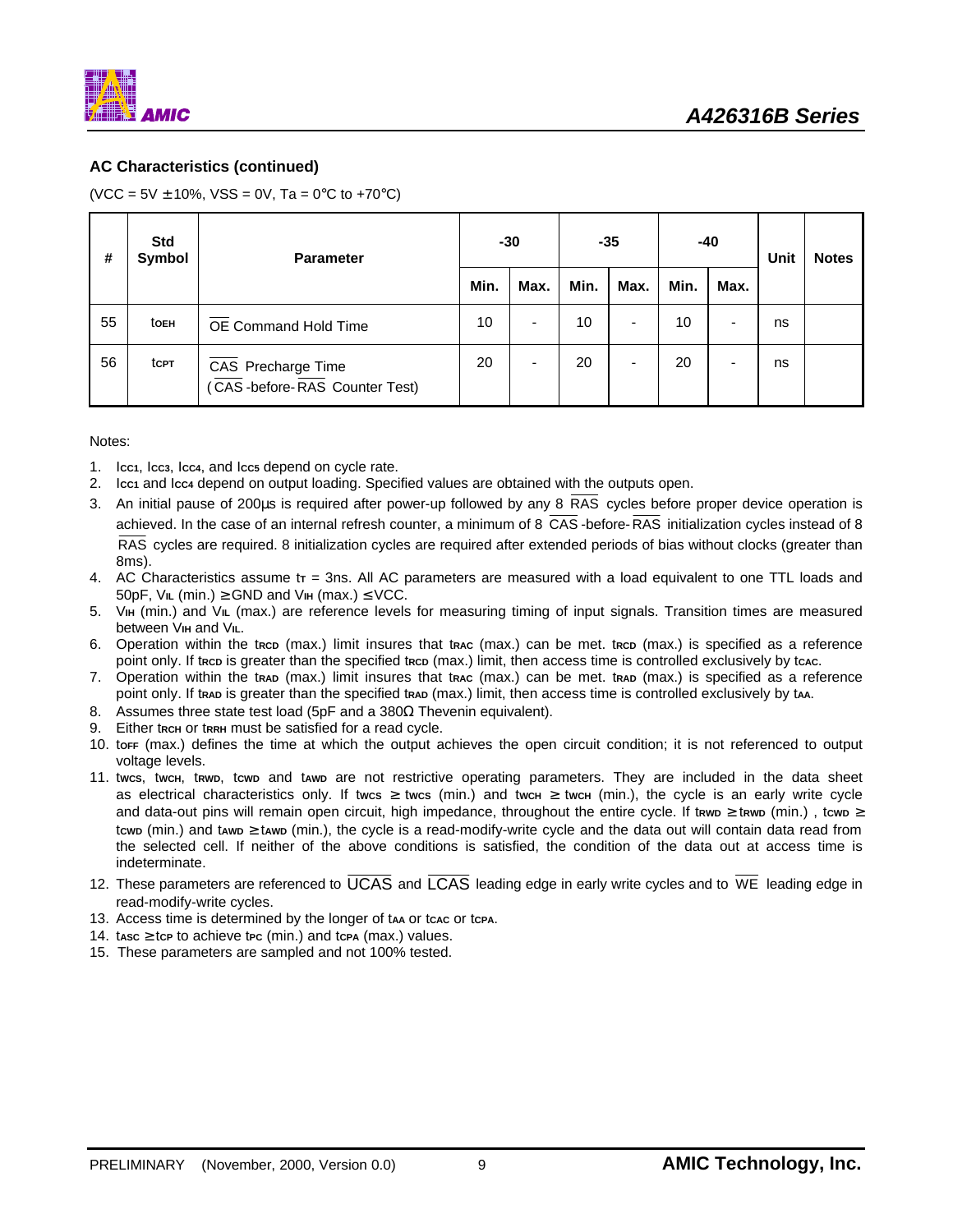

## **Word Read Cycle**

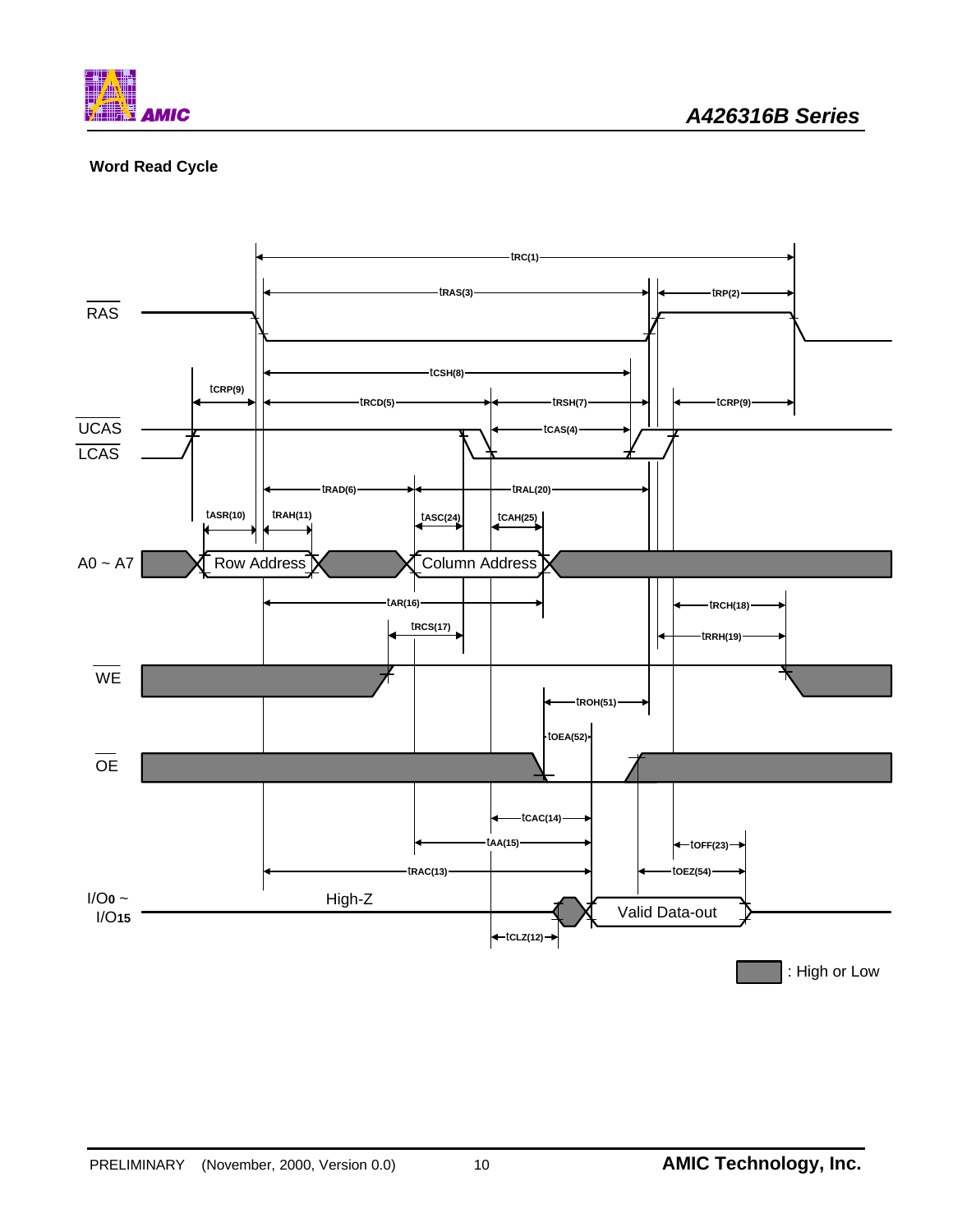

## **Word Write Cycle (Early Write)**

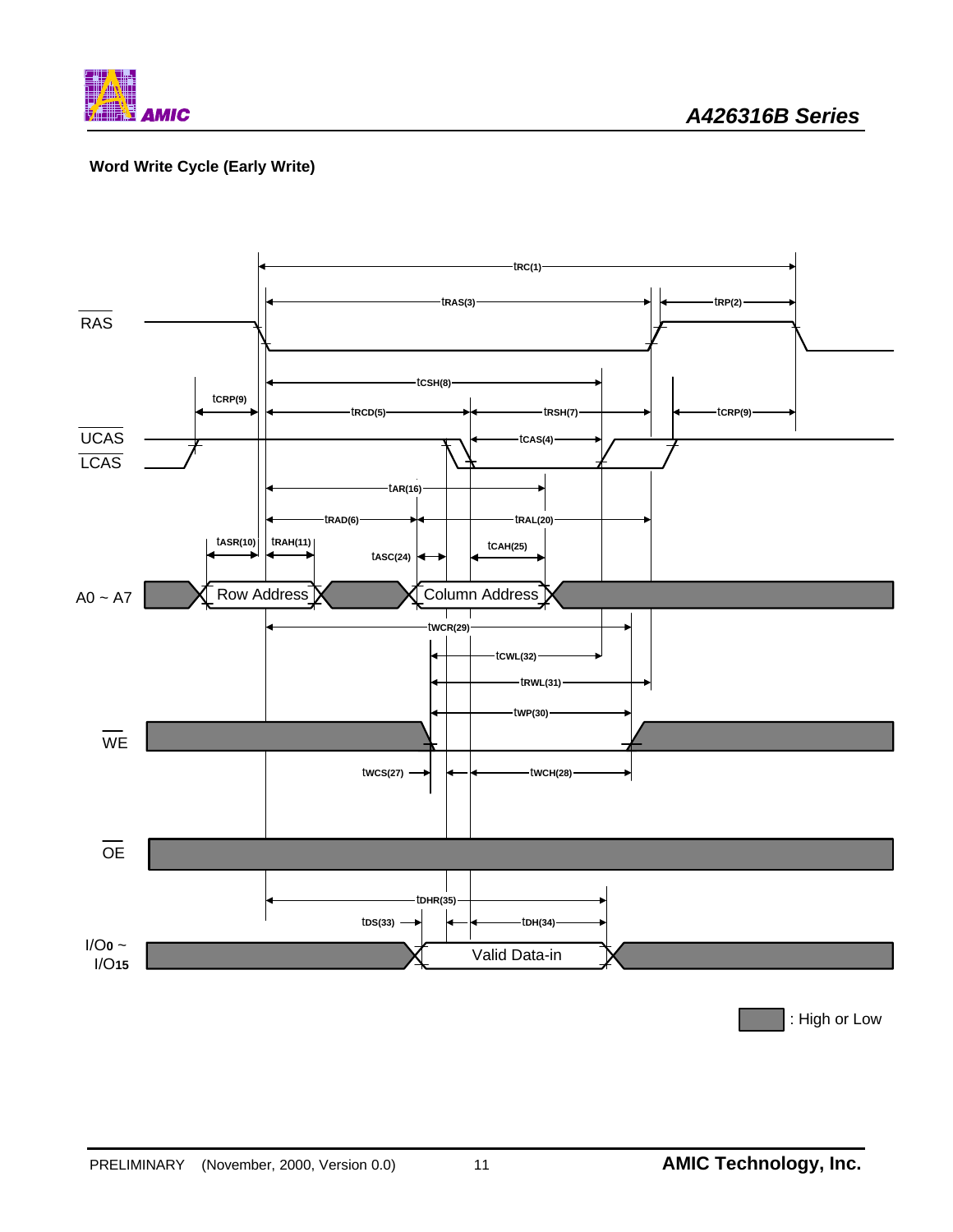

## **Word Write Cycle (Late Write)**



: High or Low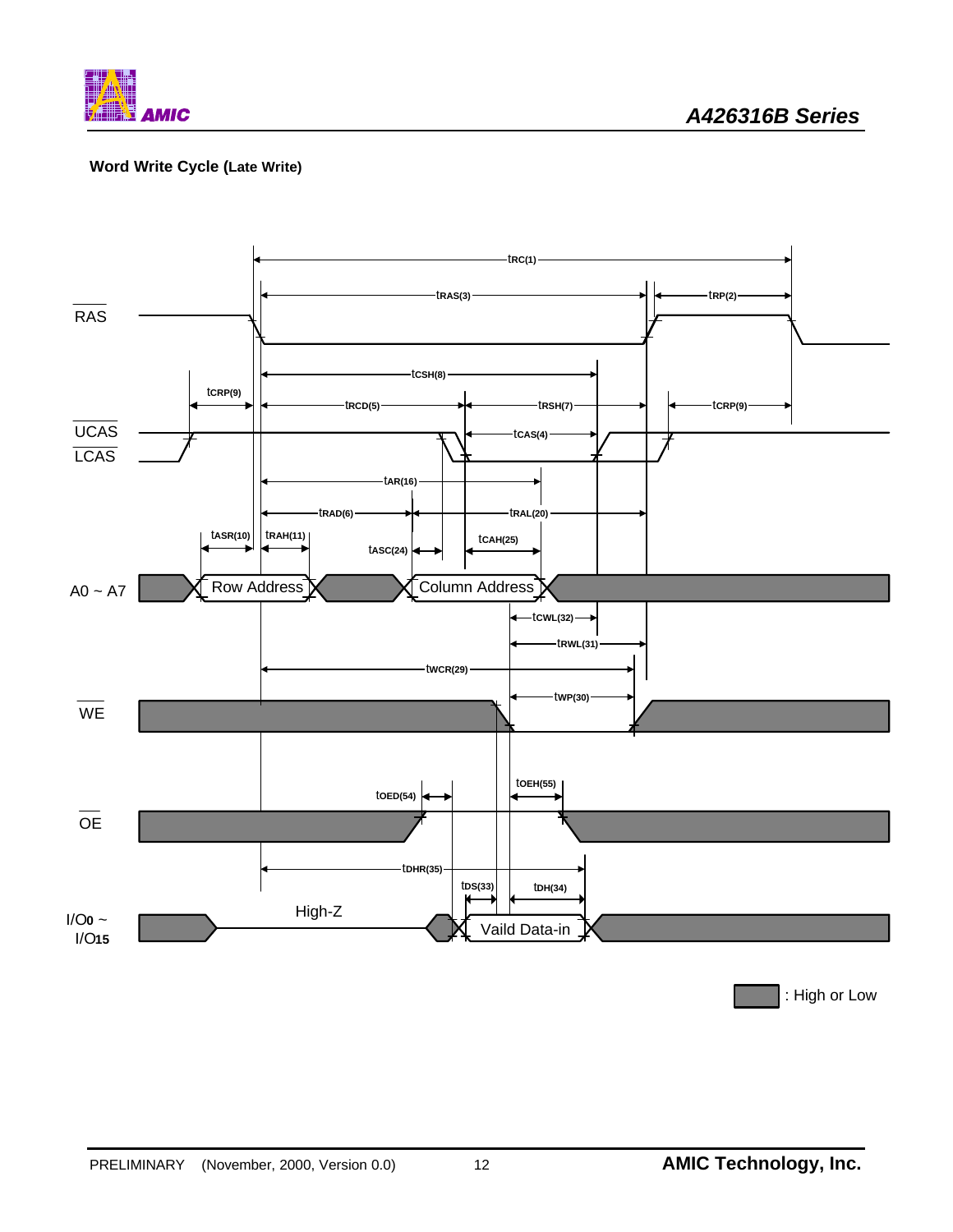

## **Word Read-Modify-Write Cycle**

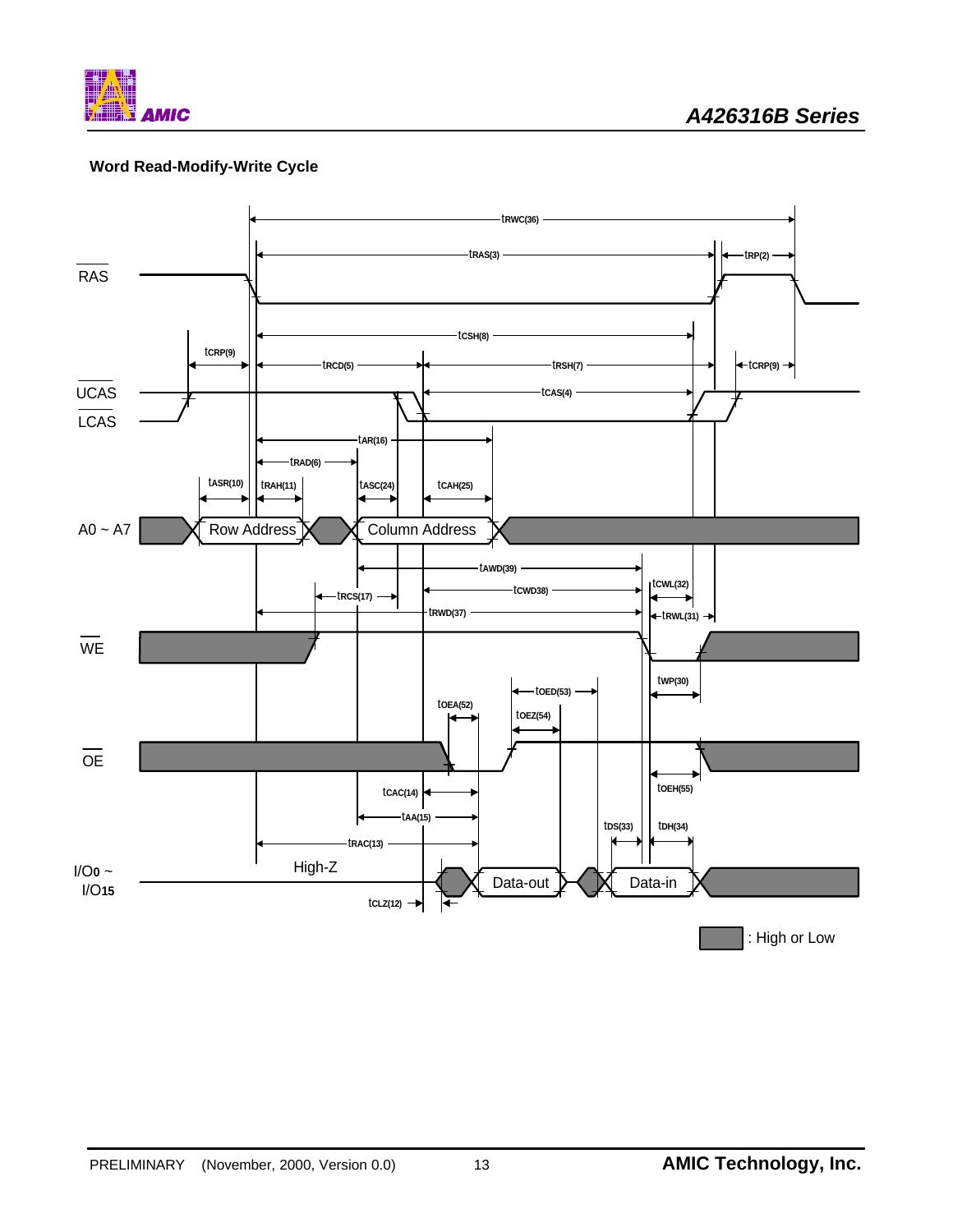

## **EDO Page Mode Word Read Cycle**



: High or Low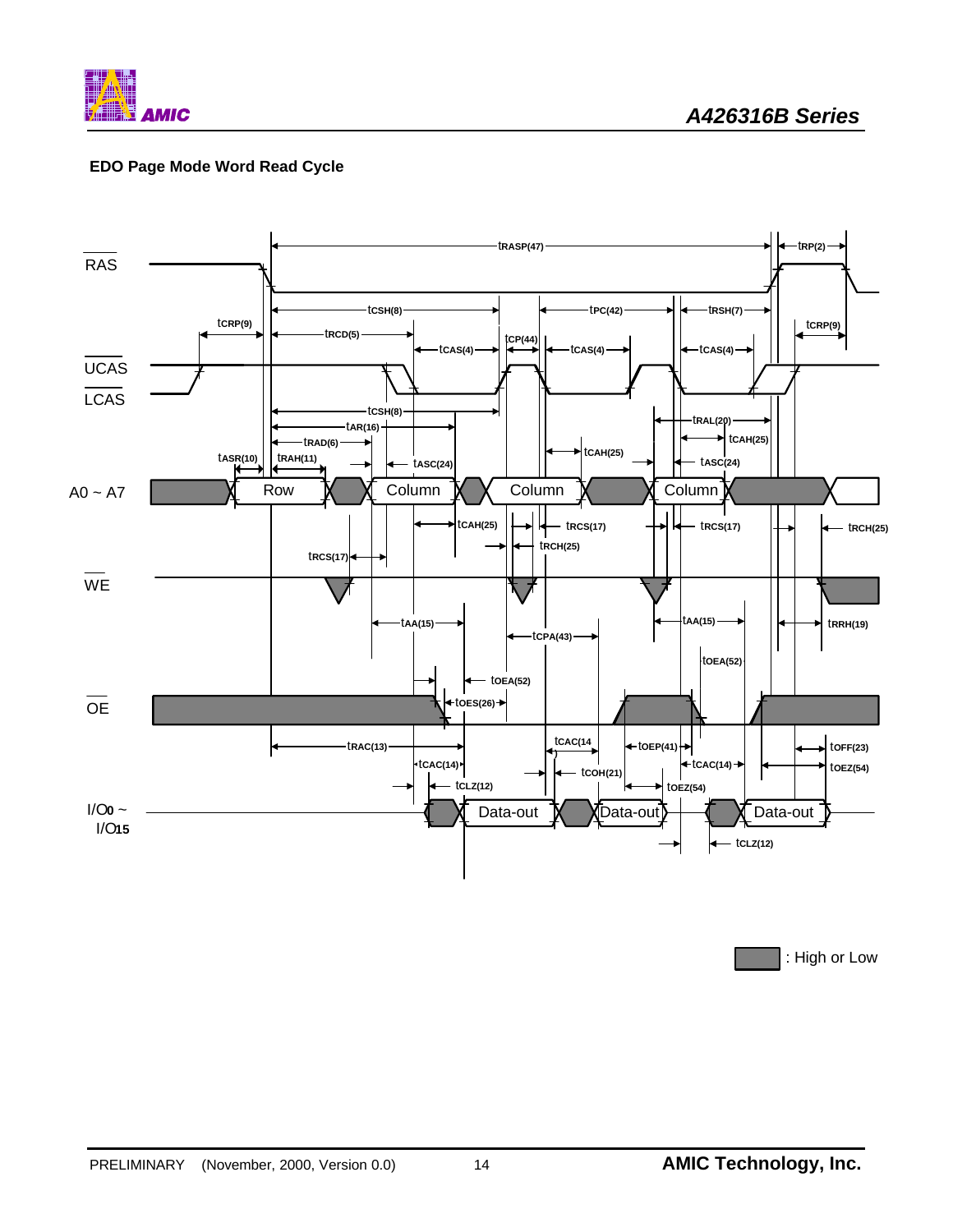



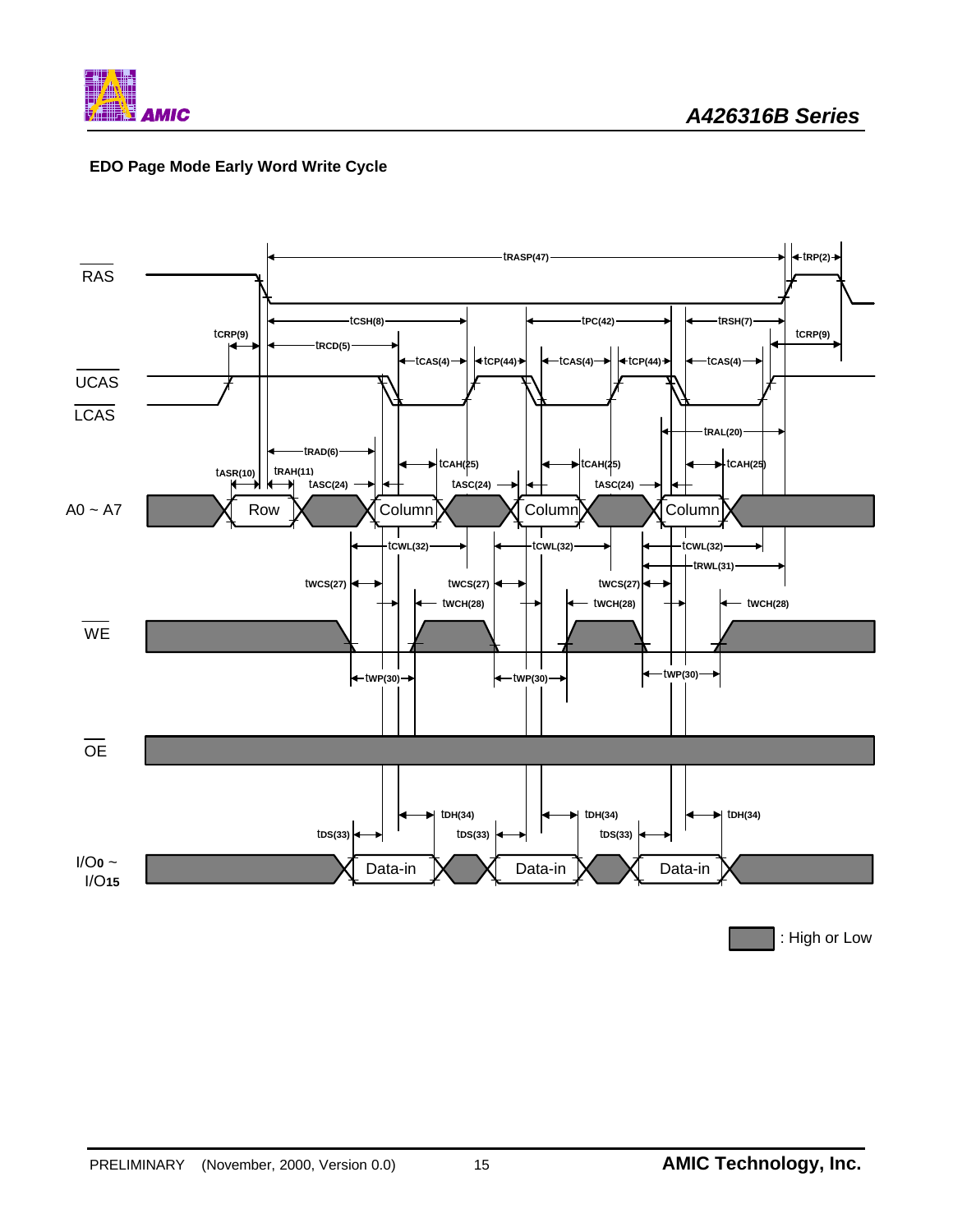



#### **EDO Page Mode Word Read-Modify-Write Cycle**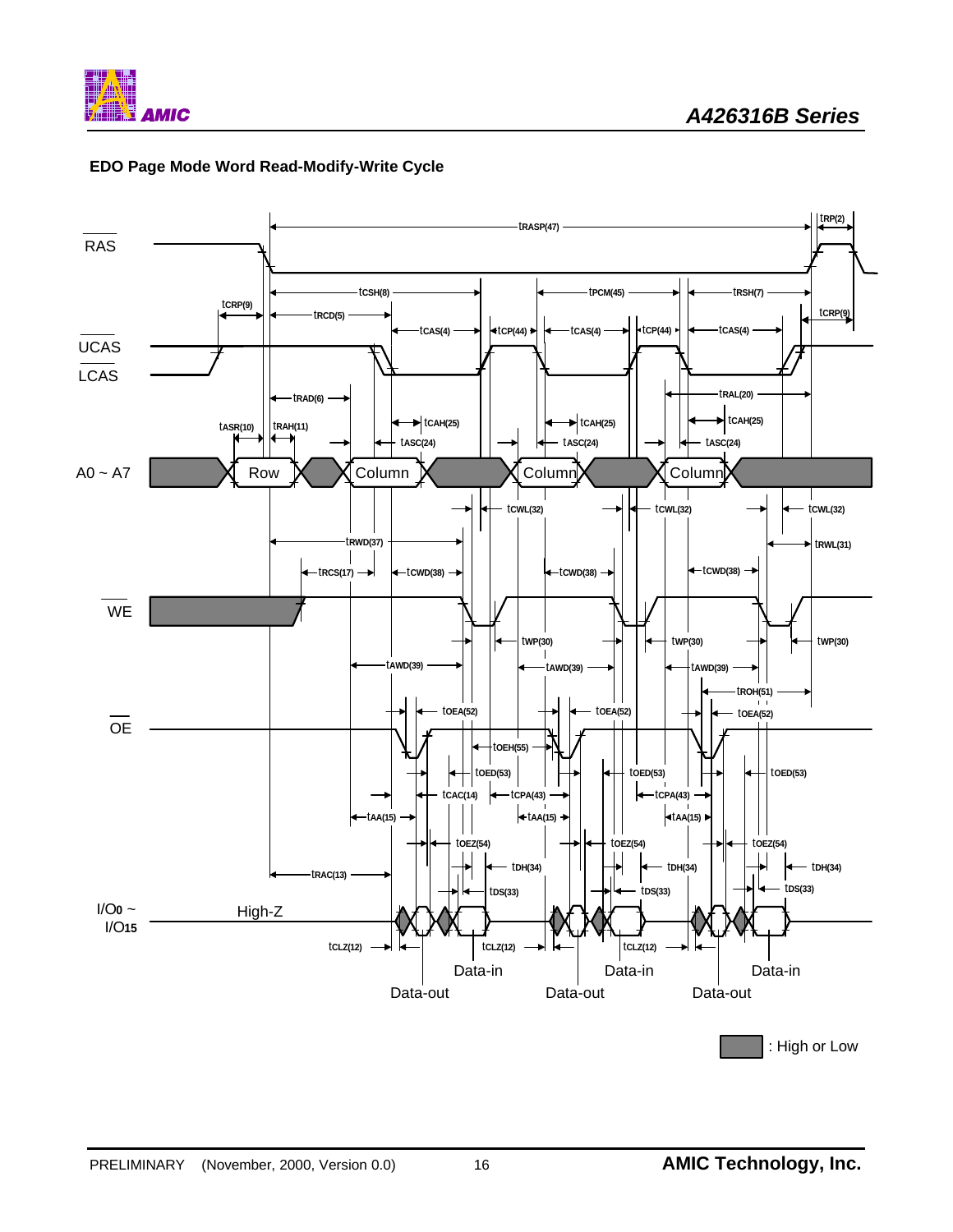

## **RAS Only Refresh Cycle**





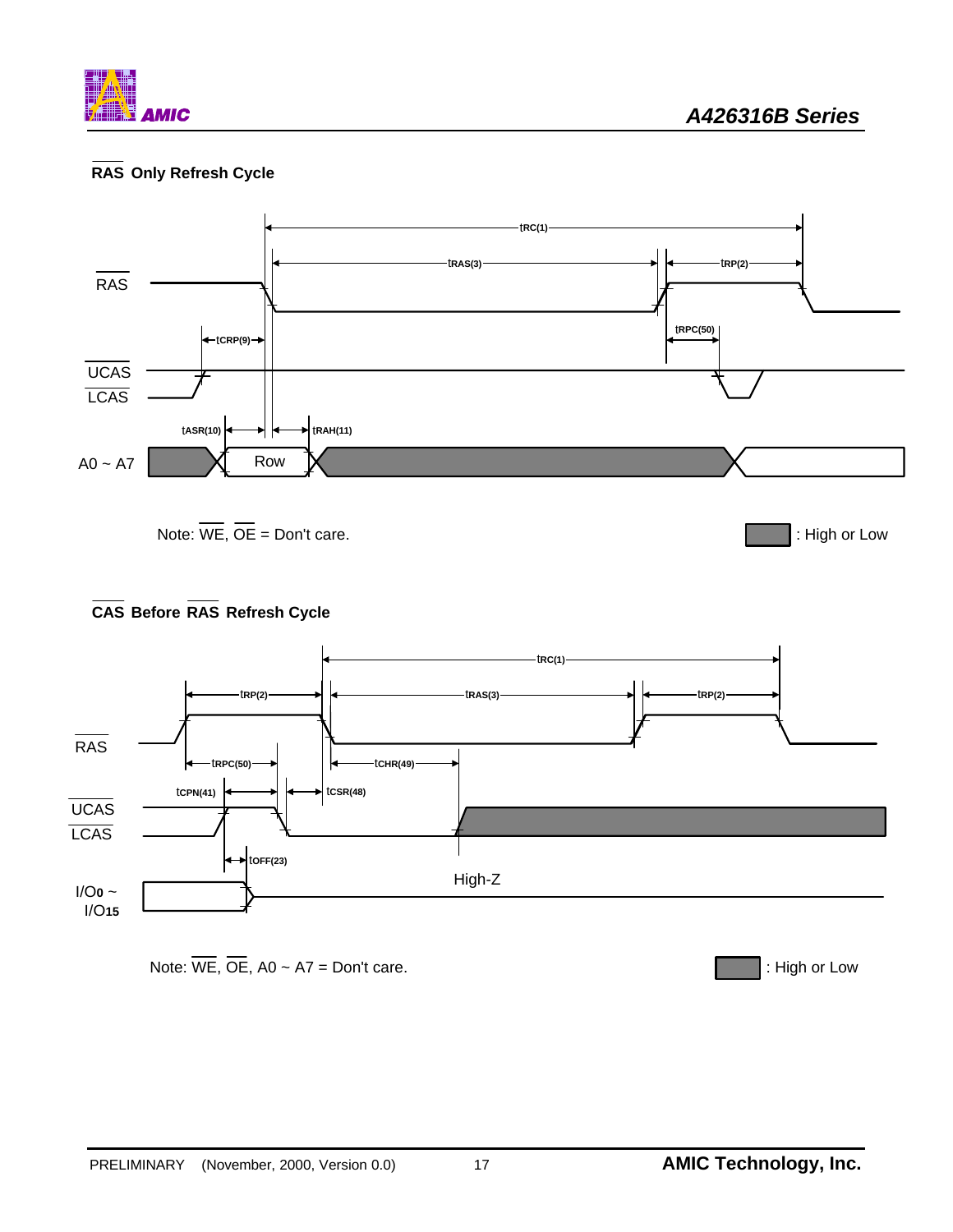



## **Timing Waveform of CAS -before- RAS Refresh Counter Test Cycle**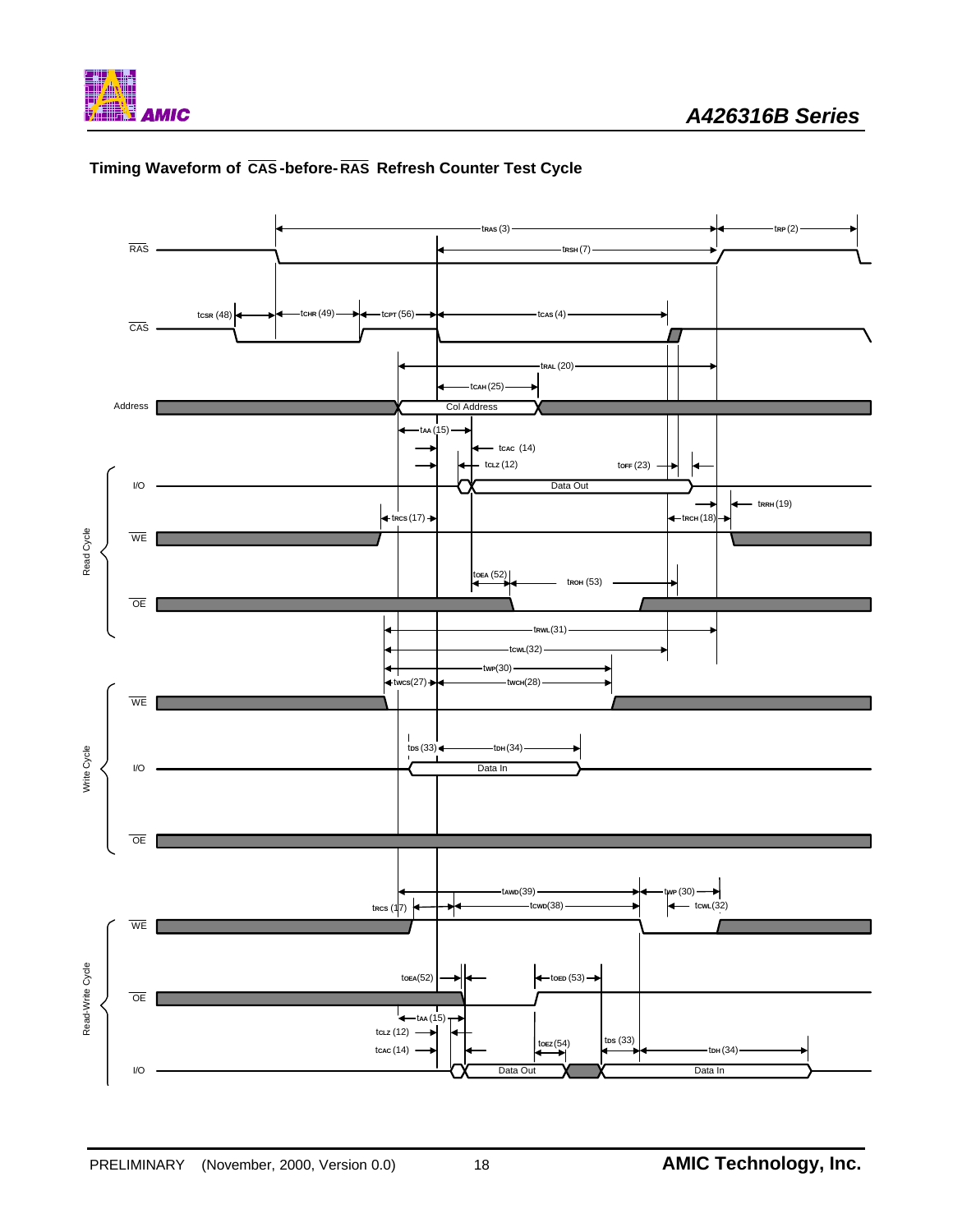

## **Hidden Refresh Cycle (Word Read)**

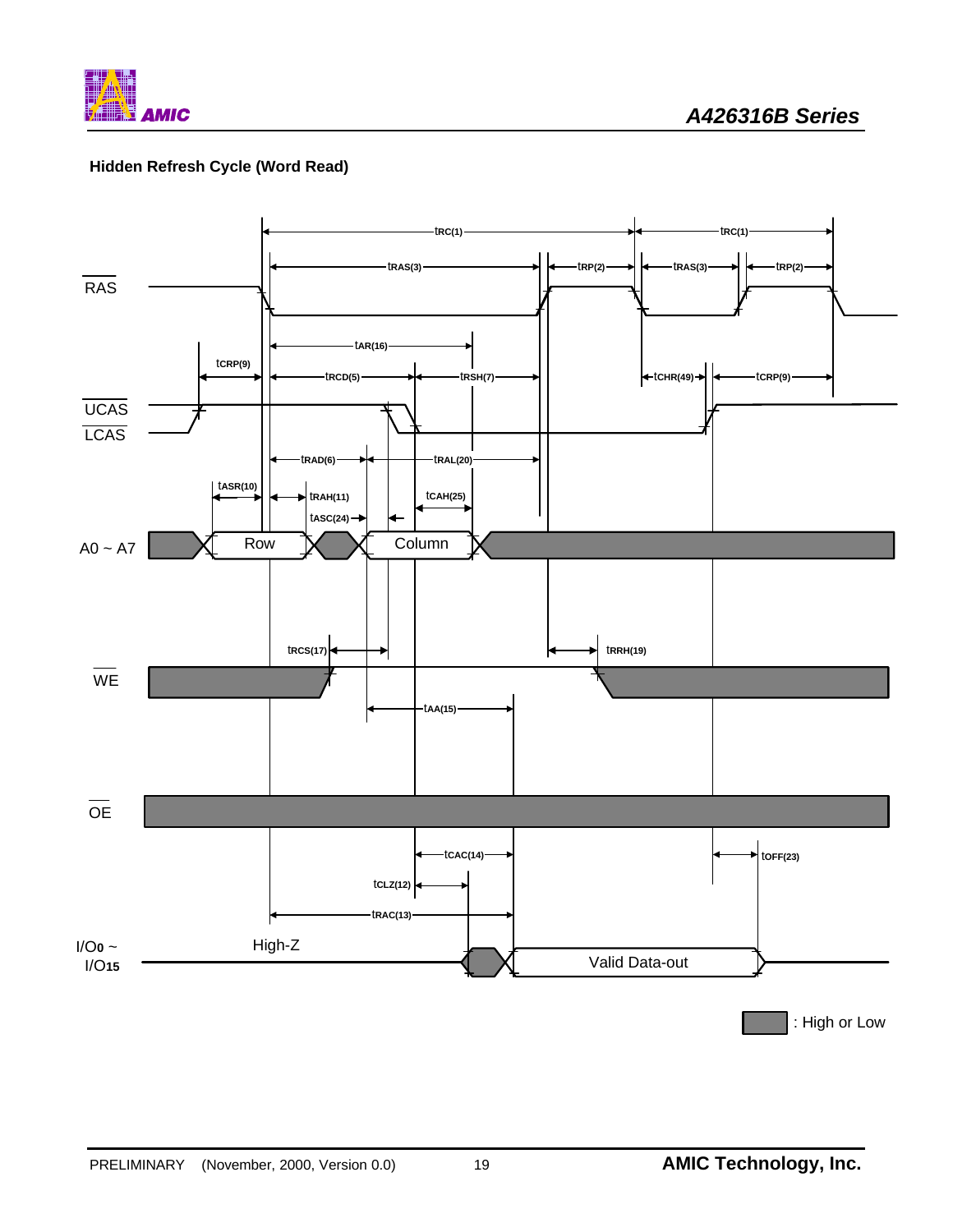

## **Hidden Refresh Cycle (Early Word Write)**

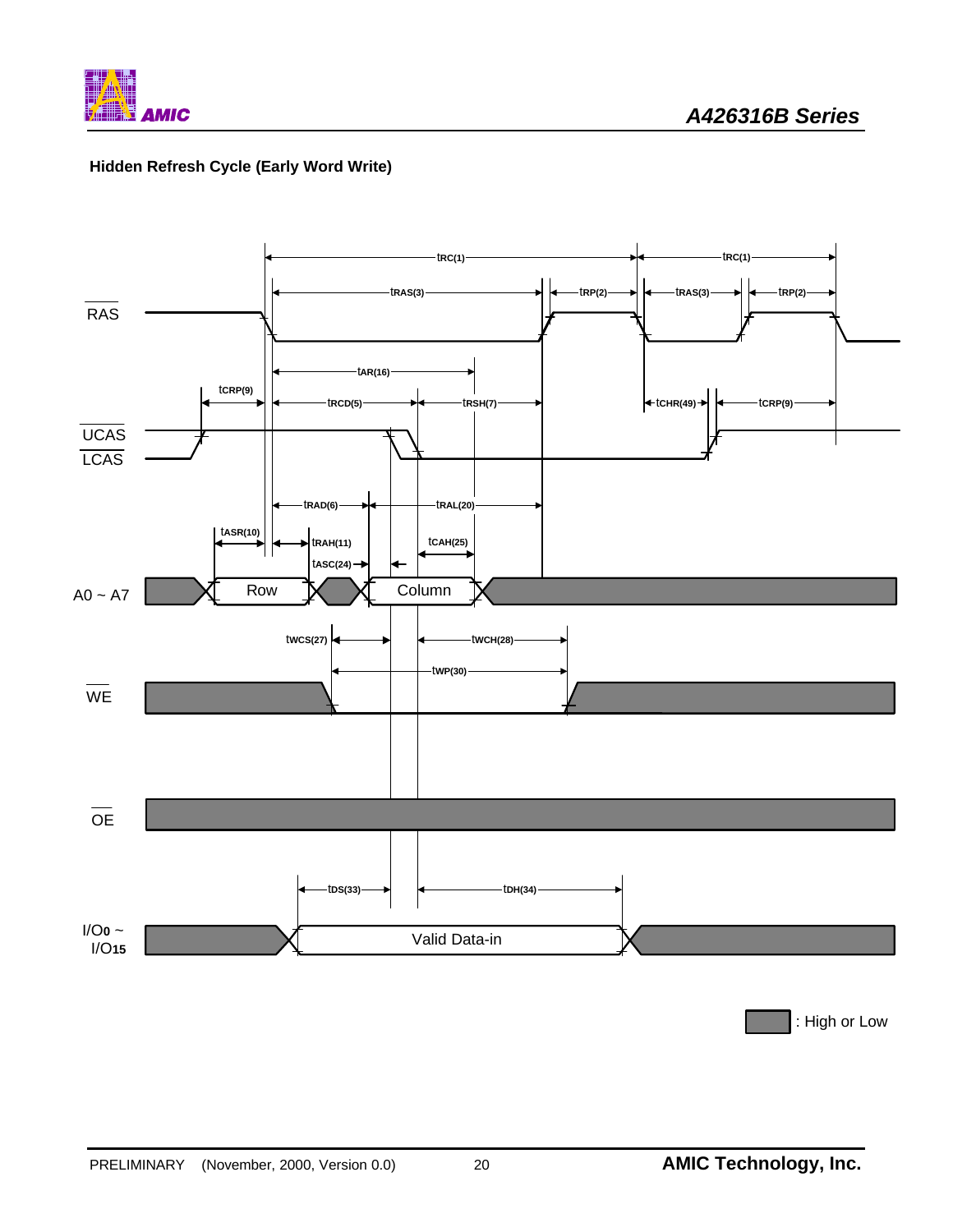

: High or Low

## **Self Refresh Mode (A426316B-L Only)**



Note:  $\overline{WE}$ ,  $\overline{OE}$  = Don't care.

■ Self Refresh Mode.

a. Entering the Self Refresh Mode:

The A426316B-L Self Refresh Mode is entered by using CAS before RAS cycle and holding RAS and CAS signal "low" longer than 300μs.

#### b. Continuing the Self Refresh Mode:

The Self Refresh Mode is continued by holding RAS "low" after entering the Self Refresh Mode.

It does not depend on CAS being "high" or "low" after entering the Self Refresh Mode continue the Self Refresh Mode.

c. Exiting the Self Refresh Mode:

The A426316B exits the Self Refresh Mode when the RAS signal is brought "high".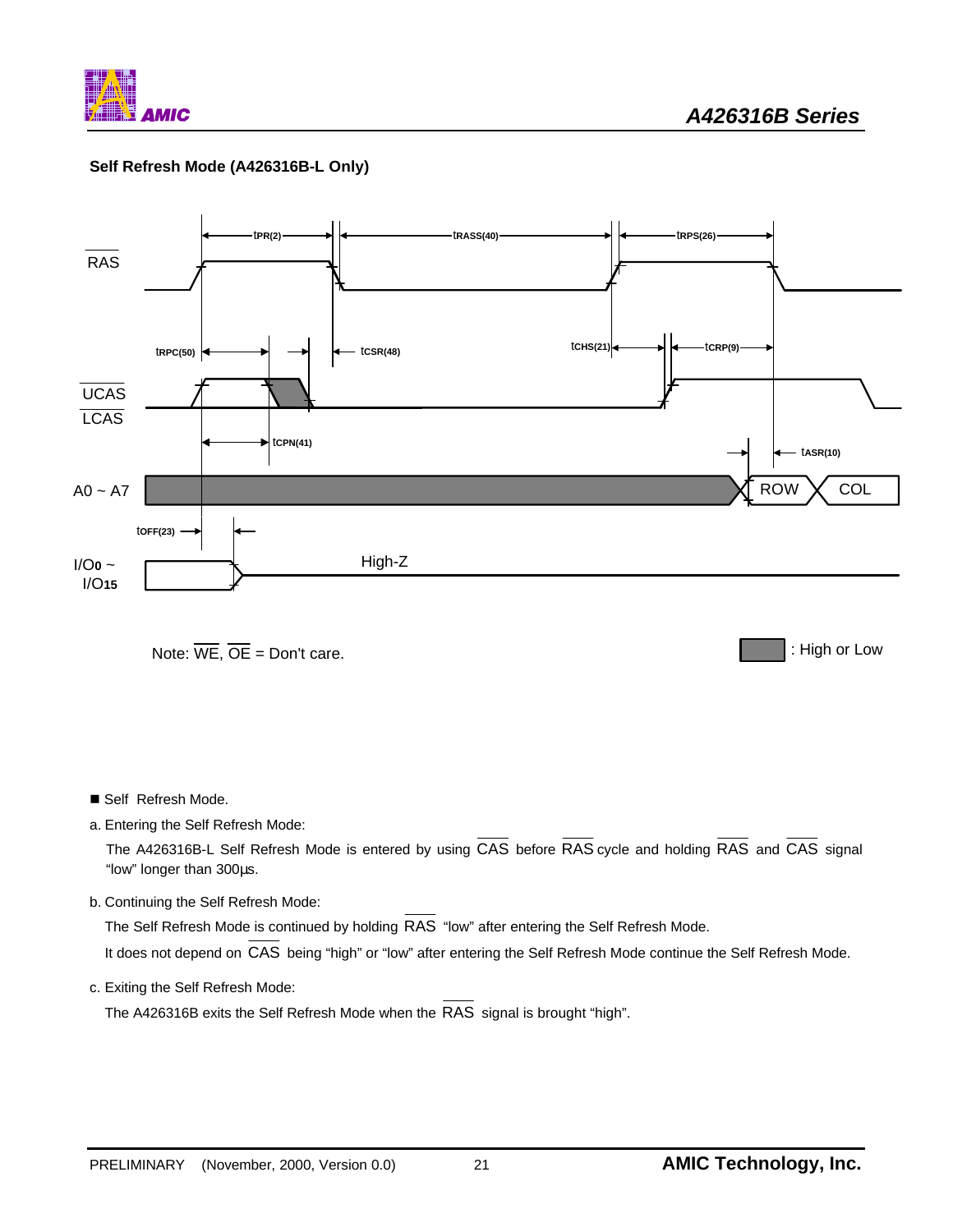

|  |  |  |  | <b>Capacitance</b> <sup>15</sup> (f = 1MHz, Ta = Room Temperature, VCC = $5V \pm 10\%$ ) |
|--|--|--|--|------------------------------------------------------------------------------------------|
|--|--|--|--|------------------------------------------------------------------------------------------|

| Symbol            | <b>Signals</b>                                                     | <b>Parameter</b>  | Max. | Unit | <b>Test Conditions</b>  |
|-------------------|--------------------------------------------------------------------|-------------------|------|------|-------------------------|
| CIN <sub>1</sub>  | $AO - A7$                                                          |                   | 5    | pF   | $V$ in = 0 $V$          |
| C <sub>IN2</sub>  | RAS, UCAS<br>$LCAS$ ,<br>$\overline{\text{WE}}$<br>$\overline{OE}$ | Input Capacitance |      | pF   | $V$ in = $0V$           |
| C <sub>1</sub> /O | $I/O_0 - I/O_{15}$                                                 | I/O Capacitance   |      | pF   | $V$ in = $V$ out = $0V$ |

## **Ordering Codes**

| Package\RAS Access Time      | 35ns<br>30ns  |               | 40ns          | <b>Self-Refresh</b> |
|------------------------------|---------------|---------------|---------------|---------------------|
| 40L SOJ (400 mil)            | A426316BS-30  | A426316BS-35  | A426316BS-40  | No                  |
| 40/44L TSOP type II (400mil) | A426316BV-30  | A426316BV-35  | A426316BV-40  | No                  |
| 40L SOJ (400mil)             | A426316BS-30L | A426316BS-35L | A426316BS-40L | Yes                 |
| 40/44L TSOP II (400mil)      | A426316BV-30L | A426316BV-35L | A426316BV-40L | Yes                 |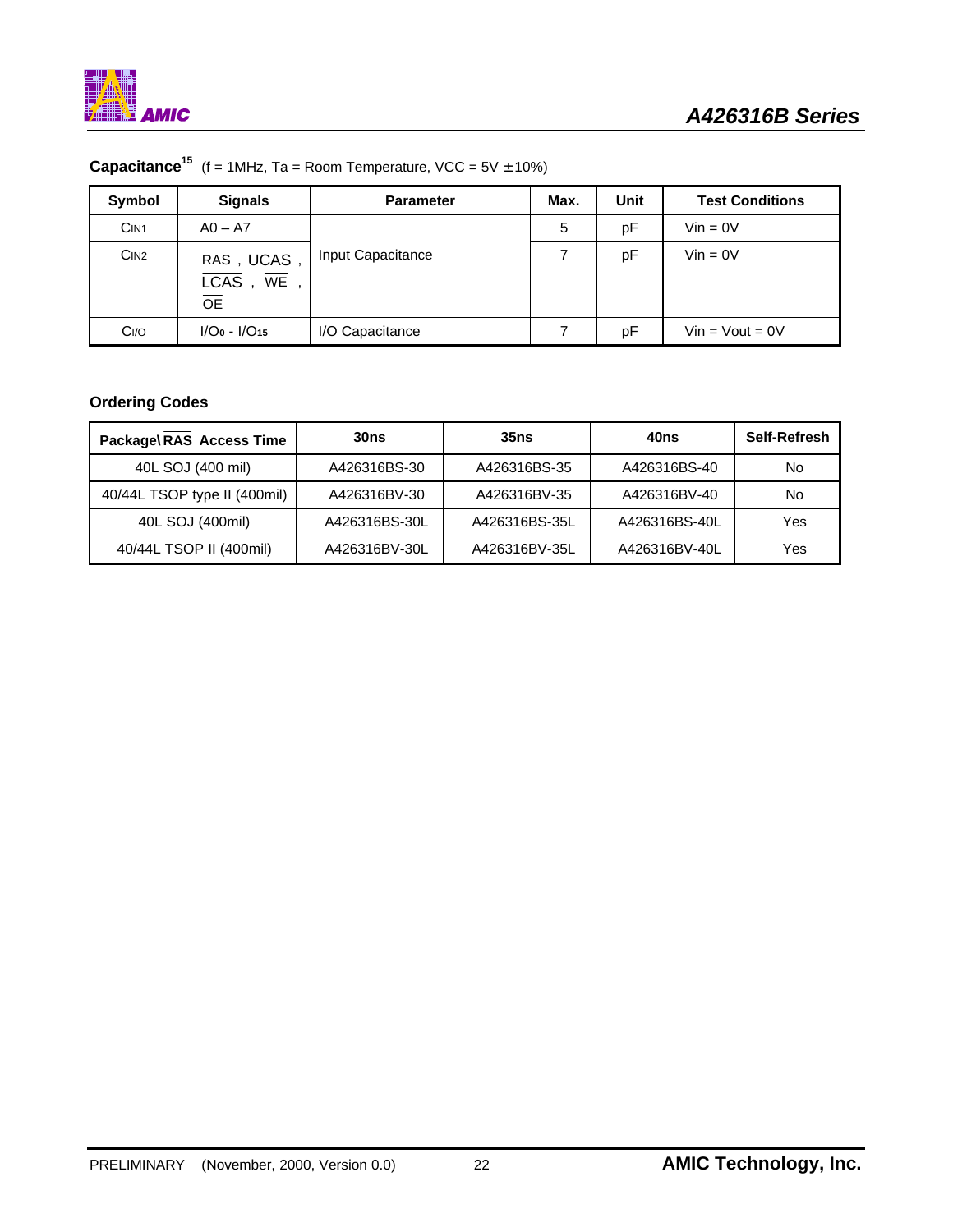

#### **Package Information**

## **SOJ 40L Outline Dimensions** unit: inches/mm



| <b>Symbol</b>  | <b>Dimensions in inches</b> |            |              | Dimensions in mm |            |              |  |
|----------------|-----------------------------|------------|--------------|------------------|------------|--------------|--|
|                | Min                         | <b>Nom</b> | Max          | Min              | <b>Nom</b> | Max          |  |
| A              |                             |            | 0.144        |                  |            | 3.66         |  |
| A1             | 0.025                       |            |              | 0.64             |            |              |  |
| A2             | 0.105                       | 0.110      | 0.115        | 2.67             | 2.79       | 2.92         |  |
| b <sub>1</sub> | 0.026                       | 0.028      | 0.032        | 0.66             | 0.71       | 0.81         |  |
| b              | 0.016                       | 0.018      | 0.022        | 0.41             | 0.46       | 0.56         |  |
| С              | 0.008                       | 0.010      | 0.014        | 0.20             | 0.25       | 0.36         |  |
| D              | 1.020                       | 1.025      | 1.030        | 25.91            | 26.04      | 26.16        |  |
| E              | 0.395                       | 0.400      | 0.405        | 10.03            | 10.16      | 10.29        |  |
| l el           | 0.044                       | 0.050      | 0.056        | 1.12             | 1.27       | 1.42         |  |
| e <sub>1</sub> | 0.355                       | 0.366      | 0.376        | 9.114            | 9.383      | 9.652        |  |
| HЕ             | 0.430                       | 0.440      | 0.450        | 10.92            | 11.18      | 11.43        |  |
| L              | 0.081                       | 0.093      | 0.105        | 2.083            | 2.39       | 2.70         |  |
| S              |                             |            | 0.050        |                  |            | 1.27         |  |
| у              |                             |            | 0.004        |                  |            | 0.10         |  |
| θ              | 0°                          |            | $10^{\circ}$ | 0°               |            | $10^{\circ}$ |  |

#### **Notes:**

- 1. The maximum value of dimension D includes end flash.
- 2. Dimension E does not include resin fins.
- 3. Dimension e**1** is for PC Board surface mount pad pitch design reference only.
- 4. Dimension S includes end flash.